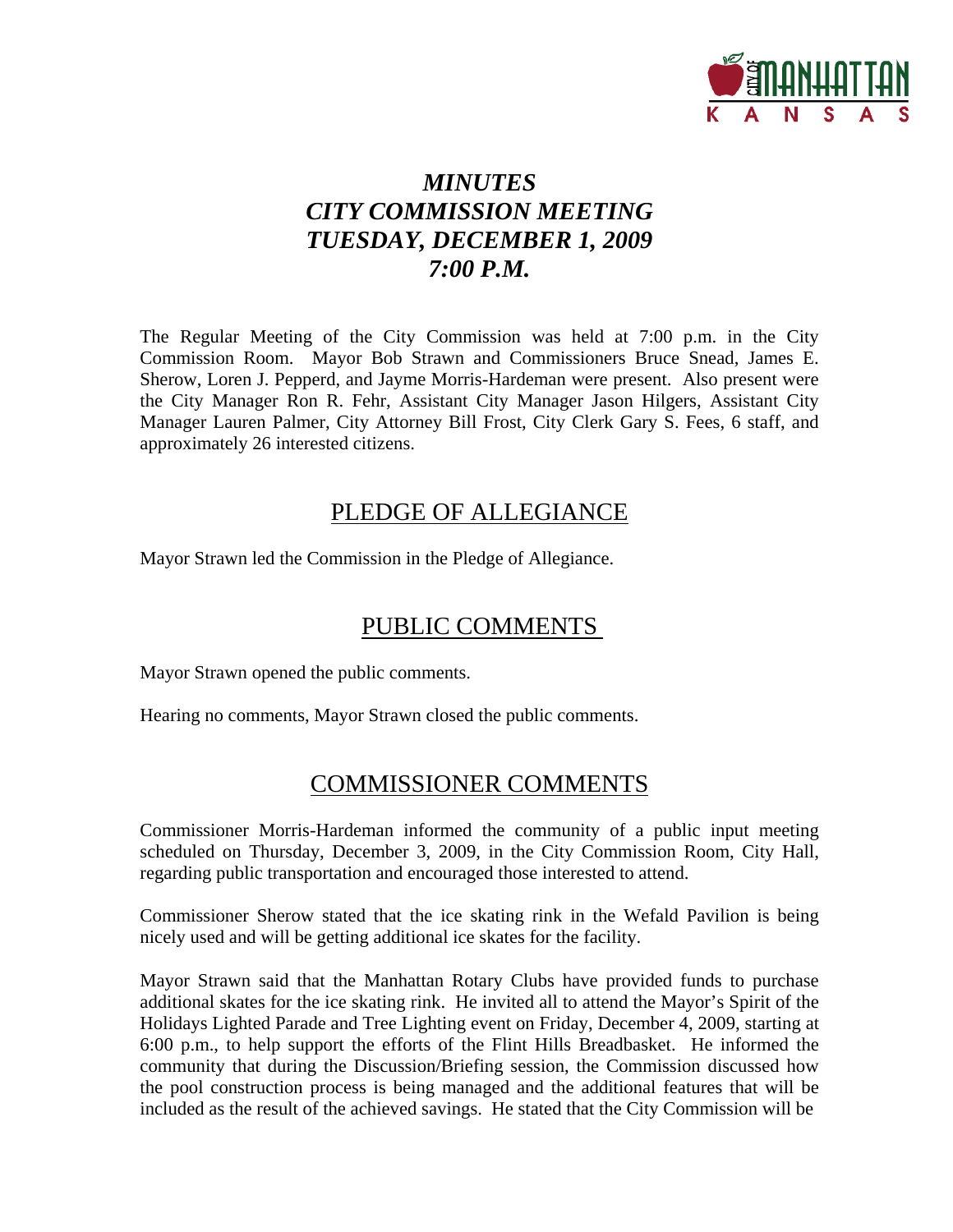### COMMISSIONER COMMENTS *(CONTINUED)*

making decisions on any savings achieved with the Discovery Center and that the Commission would be discussing water rates during its February 9, 2010, work session meeting.

### CONSENT AGENDA

(\* denotes those items discussed)

#### **MINUTES**

The Commission approved the minutes of the Regular City Commission Meeting held Tuesday, November 17, 2009.

#### **CLAIMS REGISTER NO. 2625**

The Commission approved Claims Register No. 2625 authorizing and approving the payment of claims from November 11, 2009, to November 24, 2009, in the amount of \$3,218,438.69.

#### **LICENSES**

The Commission approved a *Tree Maintenance License* for calendar year 2010 for Tree Man-MHK, 2104 Fox Meadows; Brinker Tree Care, Inc., 2907 Jacque Circle; an annual *CMB Off-Premises License* for Shop Quik #11, 3108 Anderson Avenue; Shop Quik #12, 430 Fort Riley Blvd.; Shop Quik #14, 529 Richards Drive; and a *Fireworks Display* in Aggieville on January 1, 2010, for Manhattan Festivals, Inc., 623 North Manhattan Avenue.

#### **ORDINANCE NO. 6801 – VACATE UTILITY EASEMENT – LOT 9, OAK HILL ADDITION**

The Commission approved Ordinance No. 6801 vacating a portion of a utility easement on Lot 9, Oak Hill Addition, in the City of Manhattan, Riley County, Kansas.

#### **ORDINANCE NO. 6802 – 2010 EMPLOYEES SALARIES RANGE**

The Commission approved Ordinance No. 6802 establishing a range of salaries for City employees for 2010.

#### **\* FIRST READING – ALLOW ALCOHOL – WEFALD PAVILION**

Ruth Schrum, 720 Midland Avenue, stated that she was speaking on behalf of the late Don Rose regarding the sale of alcohol in the Wefald Pavilion and voiced her disapproval with alcohol being permitted in the Pavilion, near the playground for children.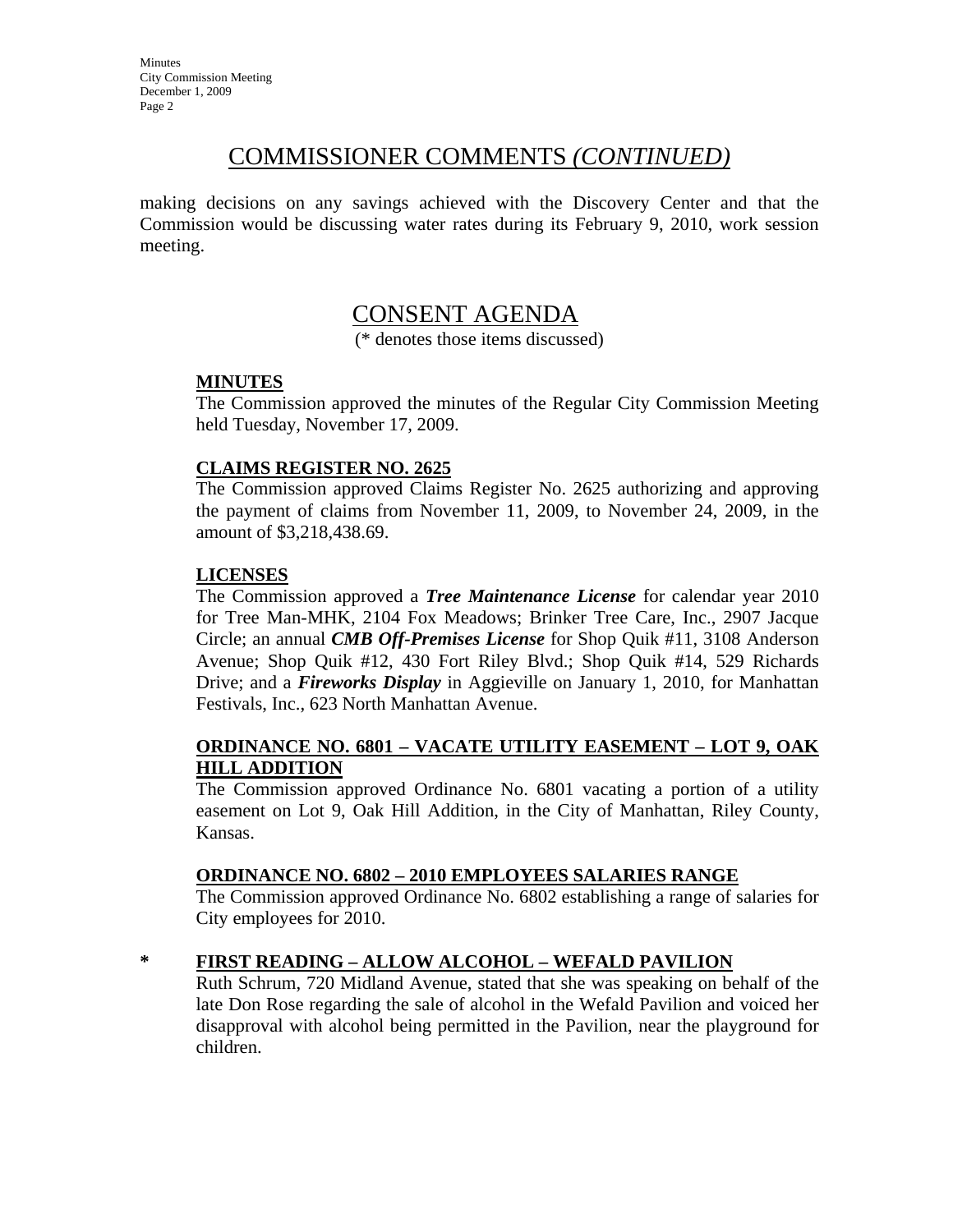# CONSENT AGENDA (*CONTINUED*)

#### **\* FIRST READING – ALLOW ALCOHOL – WEFALD PAVILION** *(CONTINUED)*

The Commission approved first reading of an ordinance amending Section 4-2 of the Code of Ordinances for the City of Manhattan to allow for permitted use of alcoholic beverage in the Wefald Pavilion.

#### **RESOLUTION NO. 120109-A – 2011 AND 2012 TE APPLICATION**

The Commission approved Resolution No. 120109-A supporting the application for the State Fiscal Years 2011 and 2012 Transportation Enhancement program funding by the City of Manhattan to the Kansas Department of Transportation.

#### **\* AWARD CONTRACT – WASTEWATER TREATMENT PLANT UPGRADE AND EXPANSION (SP0705)**

Ron Fehr, City Manager, provided additional information on the item and responded to the bid results.

The Commission accepted the Engineer's Estimate in the amount of \$34,800,000.00 and awarded a contract, subject to the approval of KDHE, to Walters-Morgan Construction, Inc., of Manhattan, Kansas, in the amount of \$22,892,000.00 for the Wastewater Treatment Plant Upgrade and Expansion Project (SP0705).

#### **AMENDMENT NO. 2 – ENGINEERING AND CONSTRUCTION PHASE SERVICES – WASTEWATER TREATMENT PLANT UPGRADE AND EXPANSION (SP0705)**

The Commission amended the existing agreement with Carollo Engineers, of Overland Park, Kansas, for additional engineering services in the amount of \$49,664.00 and for construction phase services in the amount of \$1,530,606.00 for the Wastewater Treatment Plant Upgrade and Expansion Project (SP0705).

#### **\* AWARD CONTRACT – PROJECT #15 STORM SEWER IMPROVEMENTS (SM0806)**

Ron Fehr, City Manager, provided additional information on the item and responded to the bid results.

The Commission accepted the Engineer's Estimate in the amount of \$2,405,512.00 and awarded a construction contract in the amount of \$1,415,608.50 to the low bidder, Dondlinger and Sons Construction, of Wichita, Kansas, for Project #15 Storm Sewer Improvements (SM0806).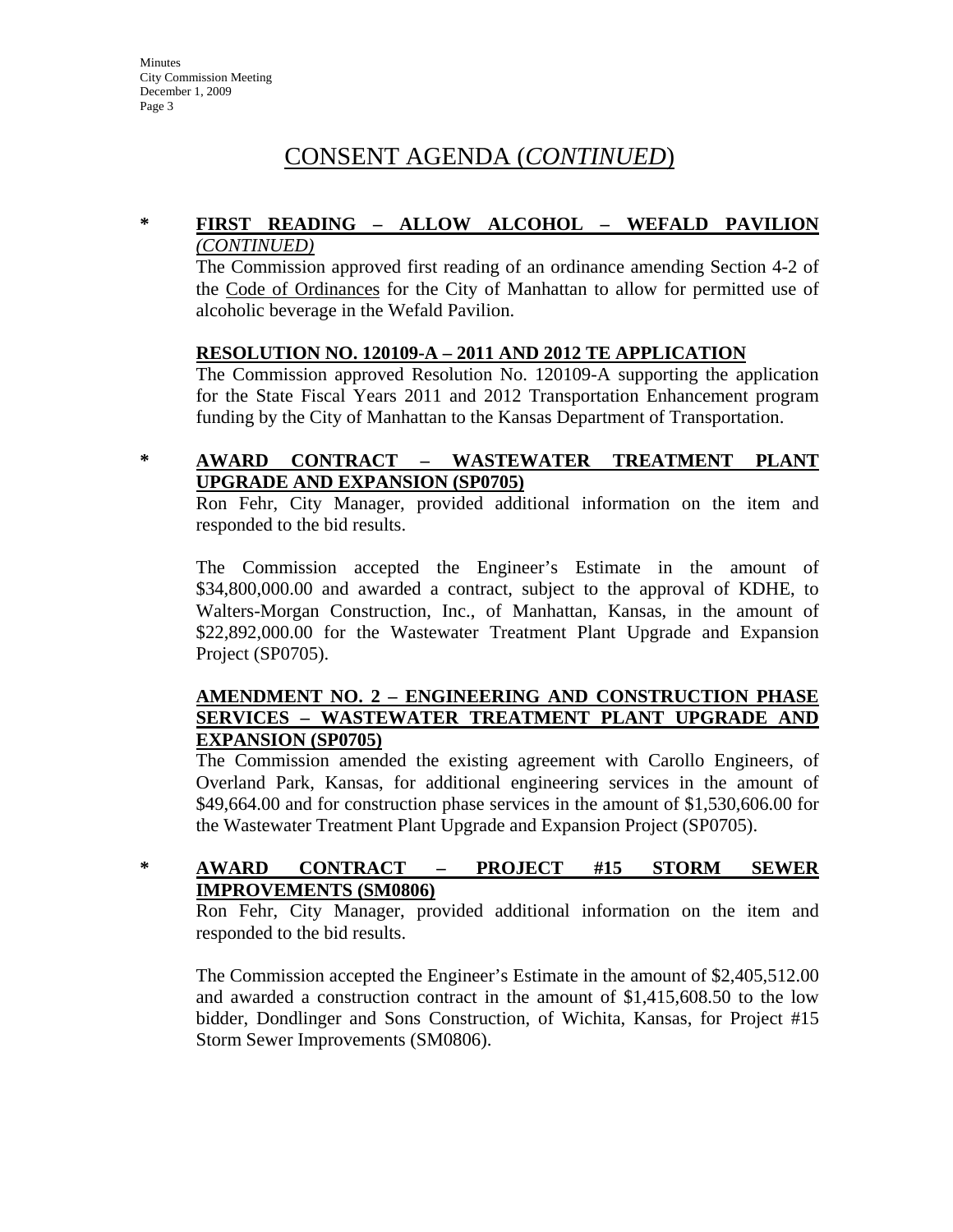# CONSENT AGENDA (*CONTINUED*)

#### **SUPPLEMENTAL AGREEMENT – PROFESSIONAL AND TECHNICAL SERVICES – PROJECT #15 STORM SEWER IMPROVEMENTS (SM0806)**

The Commission authorized the Mayor and City Clerk to execute a supplemental agreement with HWS Consulting Group Inc., of Manhattan, Kansas, in the amount \$36,723.24 for additional services for Project #15 Storm Sewer Improvements (SM0806).

#### **FIRST READING – ISSUE TEMPORARY NOTES – PROJECT #15 STORM SEWER IMPROVEMENTS (SM0806)**

The Commission approved first reading of an ordinance authorizing the issuance of General Obligation bonds for Project #15 Storm Sewer Improvements (SM0806).

#### **AGREEMENT – ARCHITECTURAL SERVICES – NISTAC WETLAB COMPLETION**

The Commission authorized the Mayor and City Clerk to execute a contract for architectural services with Bowman, Bowman, and Novick, Inc., of Manhattan, Kansas, in an amount not to exceed \$113,500.00 for the completion of the pilot space in the Manhattan/K-State Innovation Center.

#### **CHANGE ORDER NO. 2-FINAL – LEE MILL HEIGHTS ADDITION, UNIT 4 – STREET IMPROVEMENTS (ST0710)**

The Commission approved Change Order No. 2-Final for Lee Mill Heights Addition, Unit 4, Street Improvements (ST0710), resulting in a net decrease in the amount of \$15,948.90 (-1.83%) to the contract with Manhattan Trenching, Inc., of Manhattan, Kansas.

### **CHANGE ORDER NO. 3-FINAL – LEE MILL HEIGHTS ADDITION, UNIT 4 – STORM SEWER IMPROVEMENTS (SM0703)**

The Commission approved Change Order No. 3-Final for Lee Mill Heights Addition, Unit 4, Storm Sewer Improvements (SM0703), resulting in a net increase in the amount of \$29,477.70 (+15.64%) to the contract with Manhattan Trenching, Inc., of Manhattan, Kansas.

#### **\* ACCEPT GRANT OFFER – KIMBALL AVENUE AND CANDLEWOOD DRIVE INTERSECTION – INSTALL TRAFFIC SIGNALS (ST0914)**

The Commission accepted the grant offer from KDOT for the installation of a traffic signal at the Kimball Avenue and Candlewood Drive Intersection (ST0914) and directed City Administration to proceed with this project in a manner that will facilitate installation of a traffic signal at the intersection in summer 2011.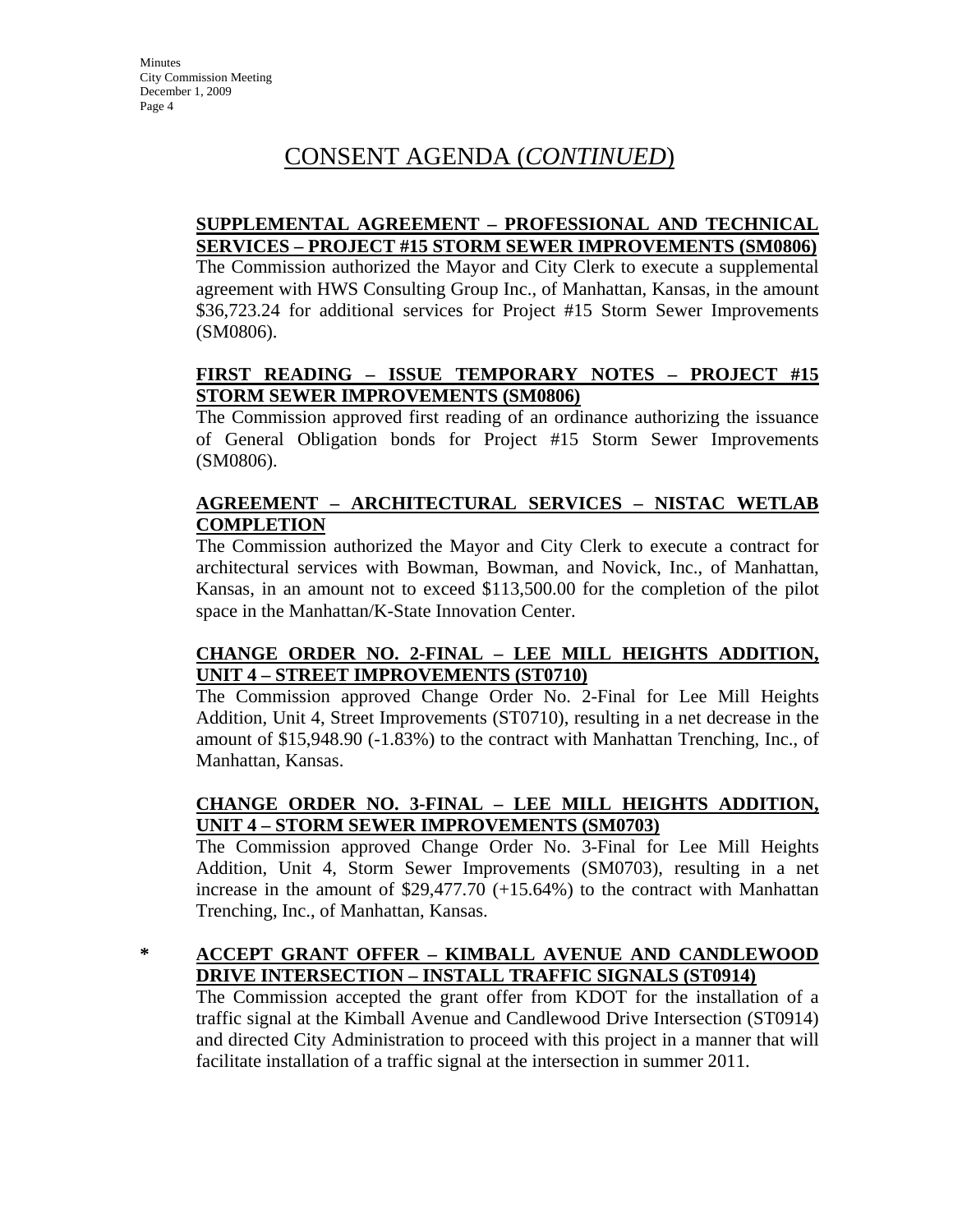## CONSENT AGENDA (*CONTINUED*)

#### **AGREEMENTS AND EASEMENTS – CARLSON LAND ACQUISITION – WASTEWATER TREATMENT PLANT UPGRADE AND EXPANSION (SP0705)**

The Commission approved the agreements for acquisition of real estate, Permanent Easement, and Temporary Construction Easement for the Wastewater Treatment Plant Upgrade and Expansion (SP0705) and authorized the Mayor and City Clerk to execute all agreements on behalf of the City.

After discussion, Commissioner Snead moved to approve the consent agenda, as read. Commissioner Sherow seconded the motion. On a roll call vote, motion carried 5-0, with the exception of Item E: Salary Ordinance, which carried 3-2, with Mayor Strawn and Commissioner Pepperd voting against the item.

# GENERAL AGENDA

#### **FIRST READING – REZONE - DOWNTOWN ENTERTAINMENT DISTRICT**

Eric Cattell, Assistant Director for Planning, presented the item. He then responded to questions from the Commission regarding the final design of streetscapes.

Ron Fehr, City Manager, provided additional information on the item and informed the Commission that final design elements would be brought back to the Commission for approval.

Jason Hilgers, Assistant City Manager, responded to questions regarding contracts with HWS Consulting Group, infrastructure work to be completed, and discussed parking considerations for the redevelopment area and overflow.

Eric Cattell, Assistant Director for Planning, presented additional information on the traffic study; off-street parking and circulation; landscaping site plan; neighborhood character, compatibility, and historic properties; and, on the Comprehensive Plan.

Brad Waller, HWS Consulting Group, Project Manager, South End Redevelopment, provided an overview of the site, ownership, hotel/conference center/parking garage, hotel renderings, mixed-use buildings, building elevations, Discovery Center renderings, streets, city park concept, and the project schedule.

Jason Hilgers, Assistant City Manager, responded to questions from the Commission regarding land ownership.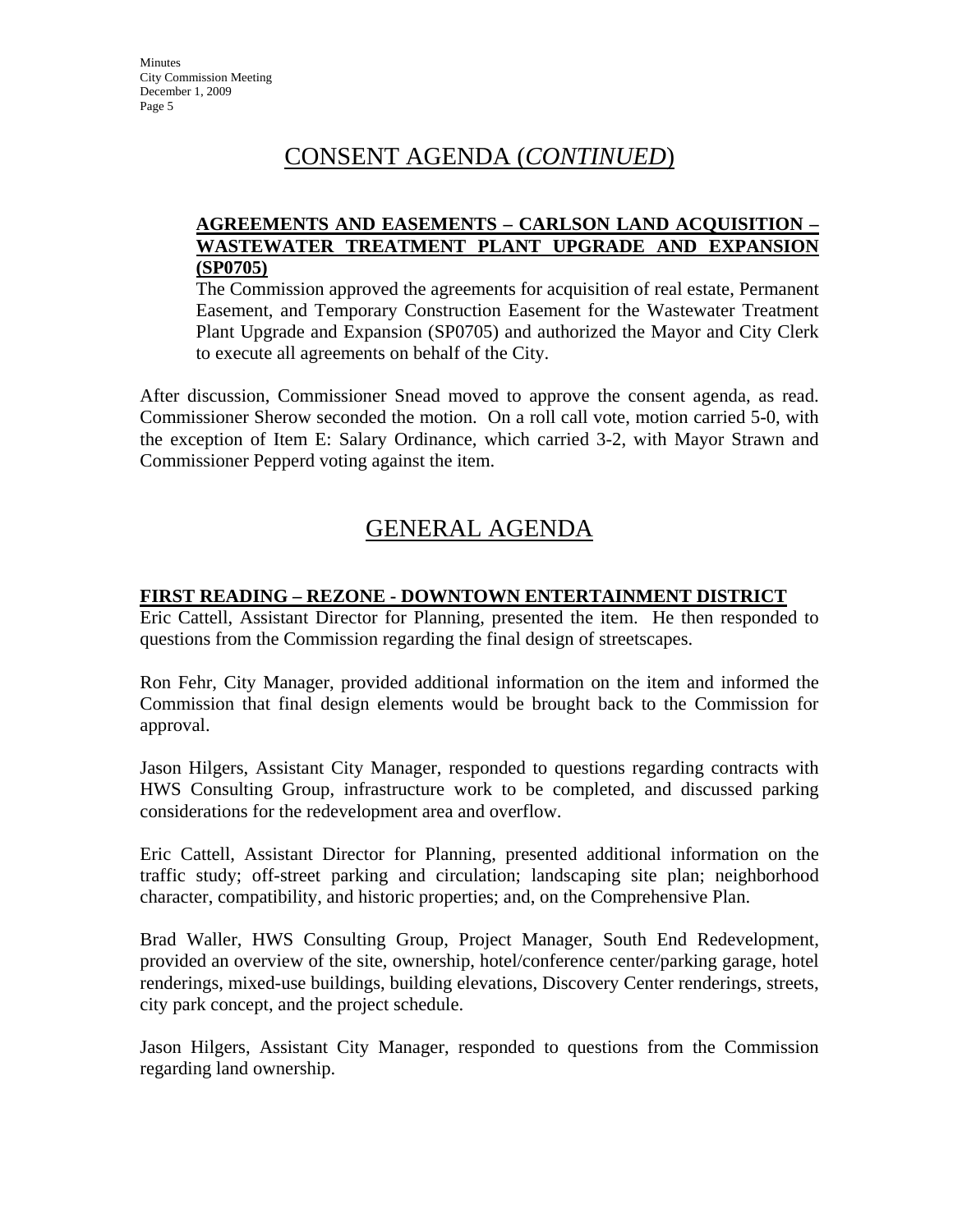#### **FIRST READING – REZONE - DOWNTOWN ENTERTAINMENT DISTRICT** *(CONTINUED)*

Benjamin Van Eps, Butler Rosenbery Architects, informed the Commission that he was looking to pursue Leadership in Energy and Environmental Design (LEED) certification and responded to questions from the Commission regarding the building materials that will be used for the hotel and stated that the economic climate was forcing them to make sacrifices.

Patrick Schaub, Bowman Bowman and Novick, Inc., provided information on the design guidelines and materials that can be used for the hotel and conference center in the South End Redevelopment.

Benjamin Van Eps, Butler Rosenbery Architects, responded to questions from the Commission on the proposed materials to be used and the design of the building.

Commissioner Sherow asked that a commitment be made that if the bids come in under budget, that additional stone or brick be used for the hotel and conference center.

Barry Schwartz, Chief Financial Officer, HCW, informed the Commission that they would continue to evaluate the economic model and feasibility of materials that would be used. He stated that it would be an economic decision as bids are reviewed for the project.

Mayor Strawn stated that taxpayers are putting money into this project and voiced his disappointed with the two-inch limestone materials being proposed for the exterior of the building and was concerned with the design of the proposed pillars.

Commissioner Snead voiced appreciation in meeting the design guidelines, given the economic parameters in financing a hotel right now. He asked for a commitment to achieve the highest quality possible, but understood the realities with budget considerations and the bidding process.

Benjamin Van Eps, Butler Rosenbery Architects, responded to questions from the Commission regarding the number of proposed rooms and the design of the hotel.

Barry Schwartz, Chief Financial Officer, HCW, informed the Commission that with lenders and such, they have to meet all sorts of requirements and contingencies. He responded to questions from the Commission regarding building the facility larger and stated that it is difficult for lenders to commit to projects like this today.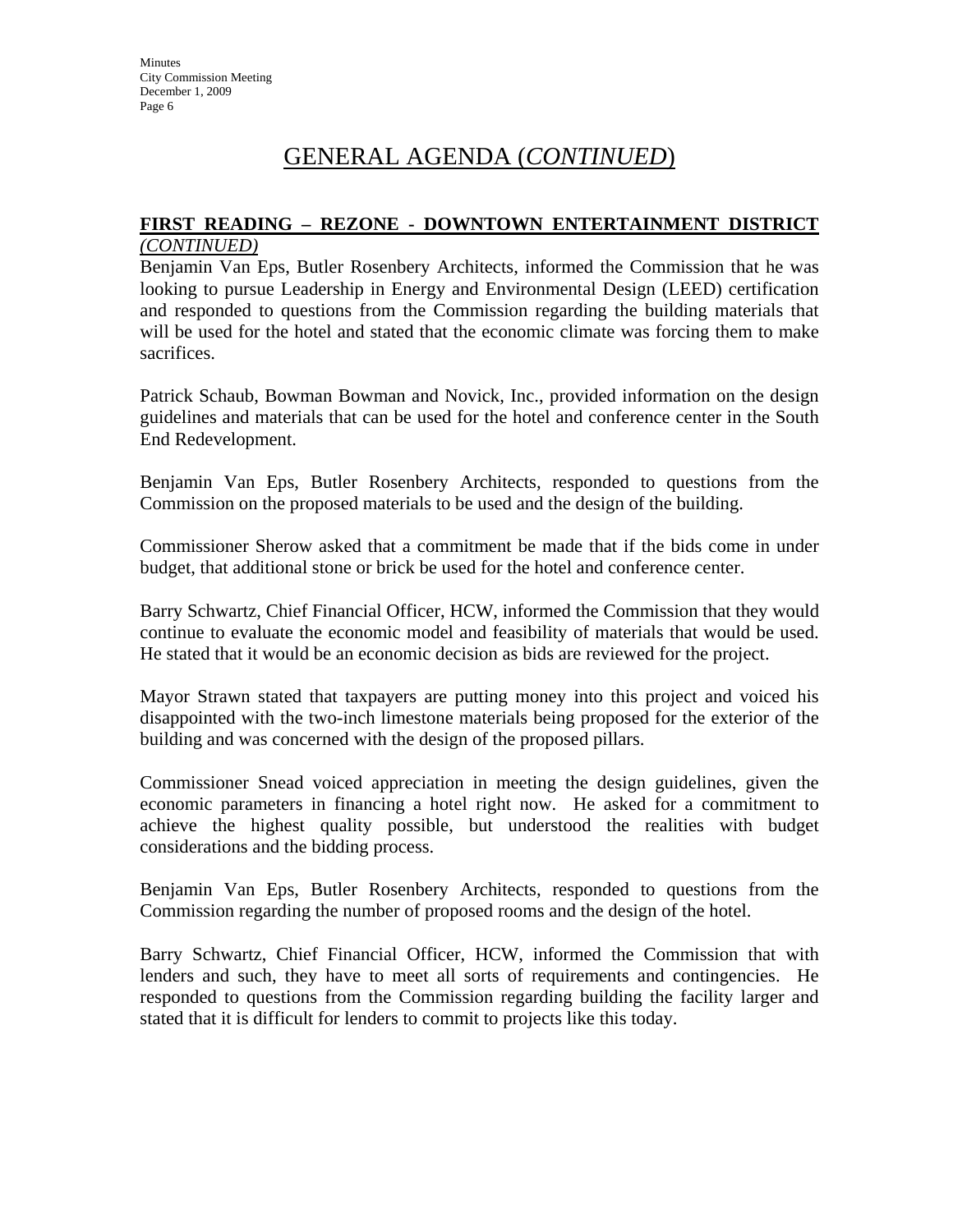# **FIRST READING – REZONE - DOWNTOWN ENTERTAINMENT DISTRICT**

*(CONTINUED)*

Patrick Schaub, Bowman Bowman and Novick, Inc., provided additional information about the materials that will be used on the parking garage and stated that the Discovery Center design includes tinted glass and the parking garage design plans include clear glass.

Jason Hilgers, Assistant City Manager, responded to questions from the Commission regarding the parks and streetscape maintenance that will be required. He then informed the Commission that they would have a chance to choose the materials for the City-owned parking garage and conference center; however, there would be cost considerations and budget impacts, depending on the materials selected.

Benjamin Van Eps, Butler Rosenbery Architects, responded to questions from the Commission regarding the limestone planned for the hotel.

Jason Hilgers, Assistant City Manager, provided additional information on the design options for the parking garage and the PUD process and Final Development Plan. He informed the Commission to consider a balance between what the Commission wants and what the developer can afford for the hotel.

After discussion, Commissioner Snead moved to approve first reading of an ordinance rezoning the proposed Downtown Entertainment District, generally located south of Pierre Street, north of Ft. Riley Boulevard, east of South  $4<sup>th</sup>$  Street, and west of the Union Pacific Depot, from C-4, Central Business District; C-5, Highway Service Commercial District with RDO, Redevelopment District Overlay; and, LM-SC, Light Manufacturing-Service Commercial District, to PUD, Commercial Planned Unit Development District, based on the findings in the Staff Report with the eight conditions recommended by the Planning Board *(See Attachment No. 1)*. Commissioner Morris-Hardeman seconded the motion.

Commissioner Sherow voiced his appreciation for the work that has been completed thus far. He asked, given the limitations, to make sure that the hotel building fits in better with the other architecture and materials used in the downtown area and throughout the community. He also asked to keep in mind the cultural significance and the work completed by the Steering Committee as the South End Redevelopment continues to proceed forward.

Commissioner Pepperd stated that the building materials proposed is limestone veneer. He stated that hotels are risky ventures right now and that parking lots are difficult for banks to loan money on.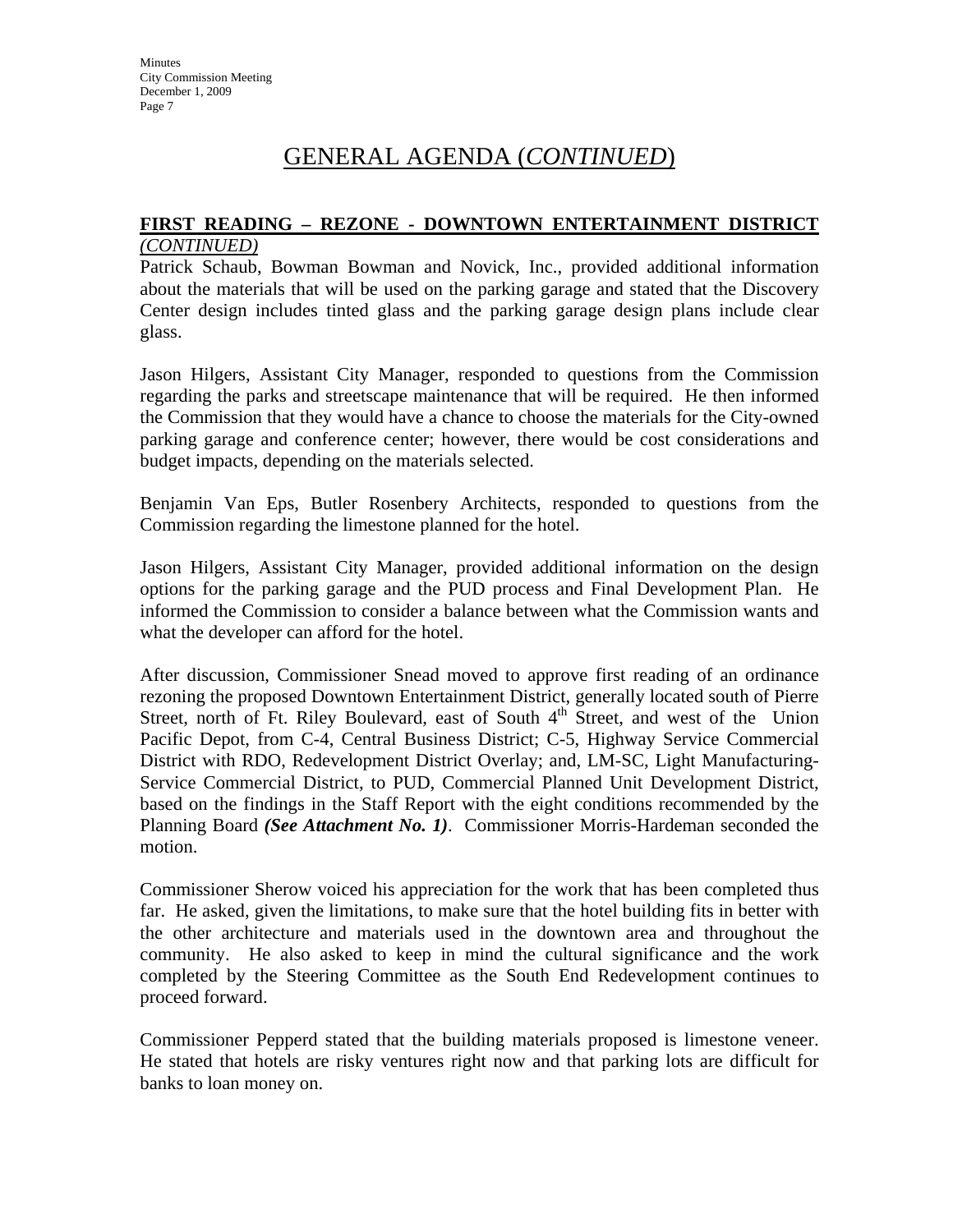#### **FIRST READING – REZONE - DOWNTOWN ENTERTAINMENT DISTRICT** *(CONTINUED)*

Commissioner Morris-Hardeman asked that consideration with the design guidelines be used to achieve the highest quality facility that is compatible with many of the downtown structures. She said that if savings are realized, a percentage of the exterior of the hotel could be improved.

Commissioner Snead concurred with the Commission and encouraged the design team to use higher quality materials for the facility, if fiscally achievable. He stated that he wanted to see the project move forward.

Mayor Strawn reiterated his concerns in what the City is getting with a two-inch limestone exterior for the hotel.

On a roll call vote, motion carried 5-0.

#### **ECONOMIC DEVELOPMENT APPLICATION - MANHATTAN SURGICAL HOSPITAL**

Lauren Palmer, Assistant City Manager, introduced the item.

John Pagen, Manhattan Area Chamber of Commerce, provided an overview of the expansion plans for the Manhattan Surgical Hospital.

Lauren Palmer, Assistant City Manager, presented an overview of the economic development proposal, Economic Development Fund funding criteria, job and wage projections, community fit, proposed incentives package, employee benefits, report from Springsted, Inc., and highlighted the significant positive aspects of the application.

Scott Chapman, Administrator, Manhattan Surgical Hospital, provided the Commission with additional background information and expansion plans for the Surgical Hospital. He stated that the financial assistance from the City will help with the mission of the Surgical Hospital. He then responded to questions from the Commission regarding charitable care, number of jobs created, and relationship with Mercy Hospital. He stated that the facility expansion and job creation would occur without the incentives being requested.

Mayor Strawn stated that he questioned the common sense of the model and that the City would be favoring one institution at the cost of another institution. He stated that it makes no sense to transfer economic development funds to a good operation that will expand anyway and could not vote for the item.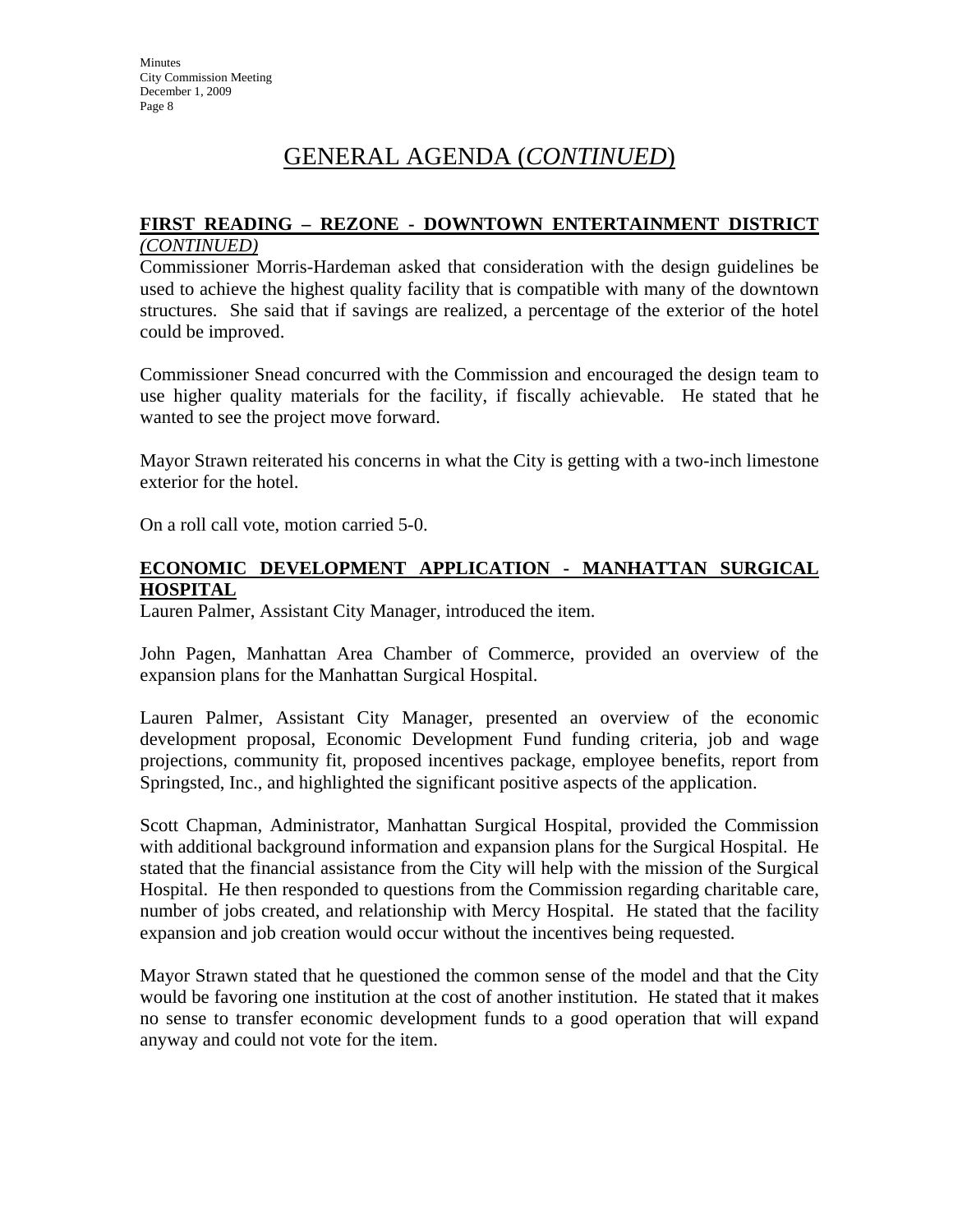#### **ECONOMIC DEVELOPMENT APPLICATION - MANHATTAN SURGICAL HOSPITAL** *(CONTINUED)*

Commissioner Morris-Hardeman stated that she supported the expansion of the facility, but could not support the use of economic development dollars to create jobs that would be created regardless of the financial assistance. She also voiced concern with the lower level of charitable care that was provided.

Commissioner Sherow stated that the Surgical Hospital is a quality institution with highquality care, but that he was reluctant to provide taxpayer dollars when the facility expansion and job creation was going to happen with or without the use of economic development funding assistance.

Commissioner Snead provided background information on the use of past economic development funds to assist with the expansion of Mercy Hospital. He stated that the request is similar, but more modest and that it would be reasonable to allow this item to percolate in the community for additional feedback and to consider the item again at second reading.

After discussion, Commissioner Snead moved to schedule December 15, 2009, as the date for a final determination on the economic development incentive package, as recommended by City Administration, for Manhattan Surgical Hospital. Commissioner Pepperd seconded the motion. On a roll call vote, motion failed 4-1, with Mayor Strawn and Commissioners Sherow, Pepperd, and Morris-Hardeman voting against the motion.

The Commission took a brief recess.

#### **FIRST READING – ESTABLISH - PARKING PERMIT ZONES – WHITE ZONE**

Bernie Hayen, Director of Finance, presented background information on parking permits and provided an overview on the proposed parking zones.

Bill Frost, City Attorney, provided clarification on the item.

Rich Seidler, Director of Development, McCullough Development, provided additional information on the request for the color zone for residential and retail use. He also updated the Commission on the residential development on North Fourth Street and the Strasser House.

Ruth Schrum, 720 Midland Avenue, property owner on the west side of the street, spoke against the zoning request and stated that if apartments are going to be built, the only honest thing to do is provide parking for the tenants.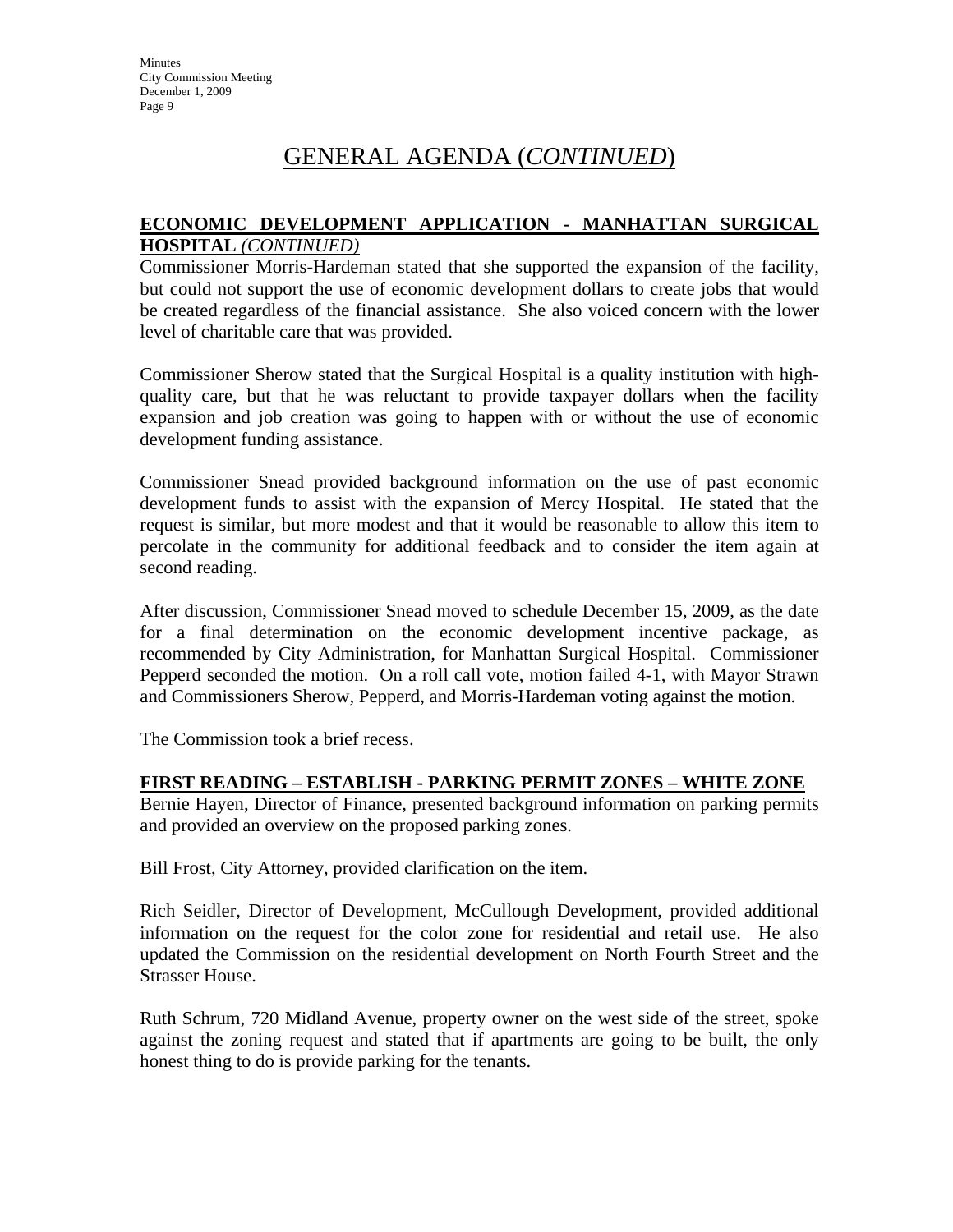#### **FIRST READING – ESTABLISH - PARKING PERMIT ZONES – WHITE ZONE**  *(CONTINUED)*

Ron Fehr, City Manager, informed the Commission that properties on the west side of the affected area on Fourth Street would also be eligible to apply for a parking permit.

Bernie Hayen, Director of Finance, responded to questions from the Commission regarding the annual parking permit system and enforcement by the Riley County Police Department.

After discussion, Commissioner Sherow moved to approve first reading of an ordinance establishing a parking permit zone on Fourth Street on the east side from Osage Street north for a distance of 1,070 feet to Moro Street and on Moro Street on the north side from  $4<sup>th</sup>$  Street east for a distance of 350 feet to Third Place. Commissioner Snead seconded the motion.

Bill Frost, City Attorney, responded to questions from the Commission regarding towing and the ability to authorize a tow by the Riley County Police Department.

After additional discussion by the Commission, on a roll call vote, motion carried 5-0.

#### **FIRST READING – ESTABLISH - PARKING PERMIT ZONES – ORANGE ZONE**

Bernie Hayen, Director of Finance, presented a request for a proposed parking time zone on Laramie Street and 16<sup>th</sup> Street.

Ruth Schrum, 720 Midland Avenue, property owner, asked if Manhattan Christian College is requesting this and voiced concern that students would be using her parking lots and that her tenants would not have a place to park. She stated that this isn't fair and that the honest thing to do is to make sure that we have enough parking for everyone.

Ron Fehr, City Manager, informed the Commission that the requestor did consult with adjacent property owners and informed the City that they met with the Executive Committee of the Aggieville Business Association.

After discussion, Commissioner Sherow moved to approve first reading of an ordinance establishing a parking permit zone on Laramie Street on the south side from  $14<sup>th</sup>$  Street west for a distance of 635 feet to 16th Street, and on the east side of 16th Street from Laramie Street south for a distance of 315 feet to Fairchild Avenue. Commissioner Snead *s*econded the motion. On a roll call vote, motion carried 5-0.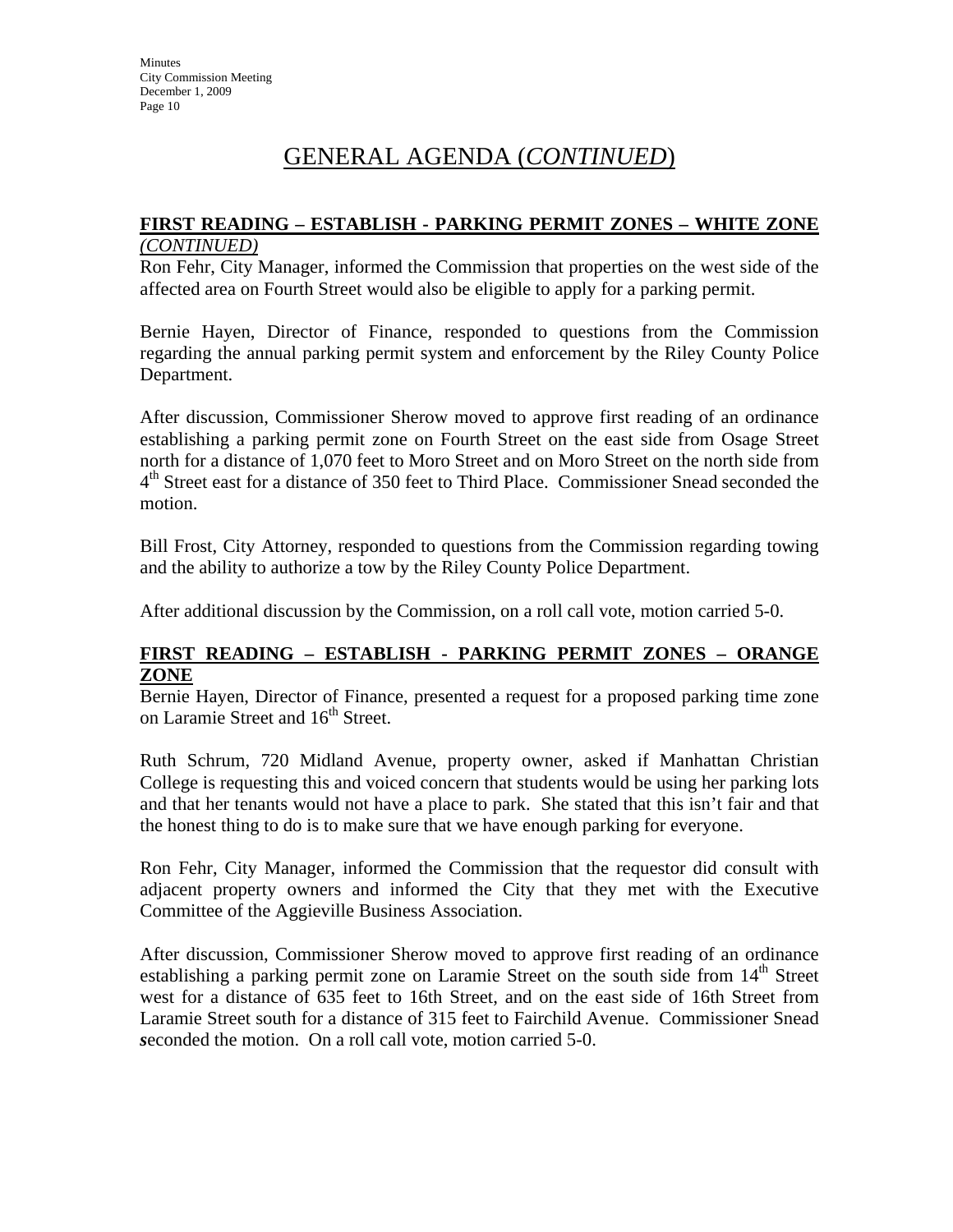#### **DISCUSSION - DISCOVERY CENTER EXHIBIT SCHEMATIC DESIGN**

Lauren Palmer, Assistant City Manager, introduced the item.

Brad Nederoff, Vernon Johnson and Associates, introduced Gerry Hilferty and Fred Goode with Hilferty & Associates.

Gerry Hilferty, Hilferty & Associates, presented background information on the Discovery Center exhibit schematic design.

Fred Goode, Hilferty & Associates, presented the proposed exhibit design goals and process, vision, audience, visitor decision points and diagram, exhibit design vocabulary, and ground floor views. He provided presentations on the immersive experiences, second floor exhibit plan and views, graphic design vocabulary, exhibit design schedule, and the next steps to begin the design development phase. He then responded to questions from the Commission.

Gerry Hilferty, Hilferty & Associates, responded to questions from the Commission.

Brad Nederoff, Vernon Johnson and Associates, responded to questions from the Commission regarding the rooftop system, concept of moving panels, and a multi-use room that could accommodate an additional meeting space, expanded café, or an expansion area.

Gerry Hilferty, Hilferty & Associates, provided additional information on the Discovery Center experience, lighting, and functionality of the building.

Lauren Ritterbush, Associate Professor - Sociology Anthropology, and Brad Logan, Research Associate Professor – Sociology Anthropology, 3331 Newbury Street, read a prepared letter to the Commission expressing their concerns regarding stereotypical images of Indian tribes who once roamed the Flint Hills. They also expressed a desire to see the Kaw tribe exhibit in the Discovery Center to lead interested visitors to more detailed exhibits and places in the region. They then responded to questions from the Commission.

After discussion of the Commission, Bob Workman, Director, Discovery Center, commented on the extraordinary transparency of the process and stated that it is quite unique in the museum profession. He encouraged those interested to view the Discovery Center design on the City's web site and invited feedback on the project.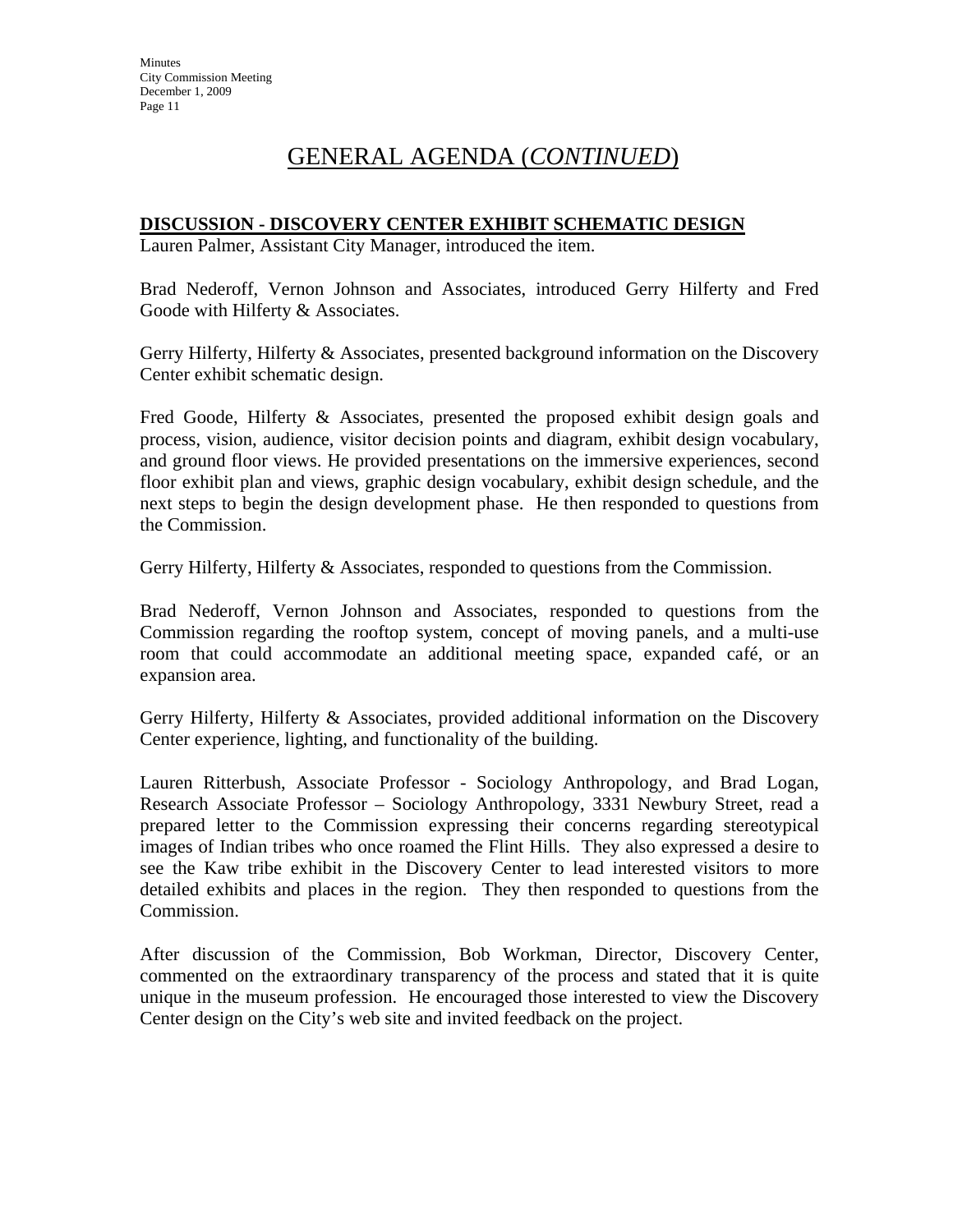$ADJOURNMENT$ <br>At 11:07 p.m. the Commission adjourned.

Gasy S. Fees, MMC, City Clerk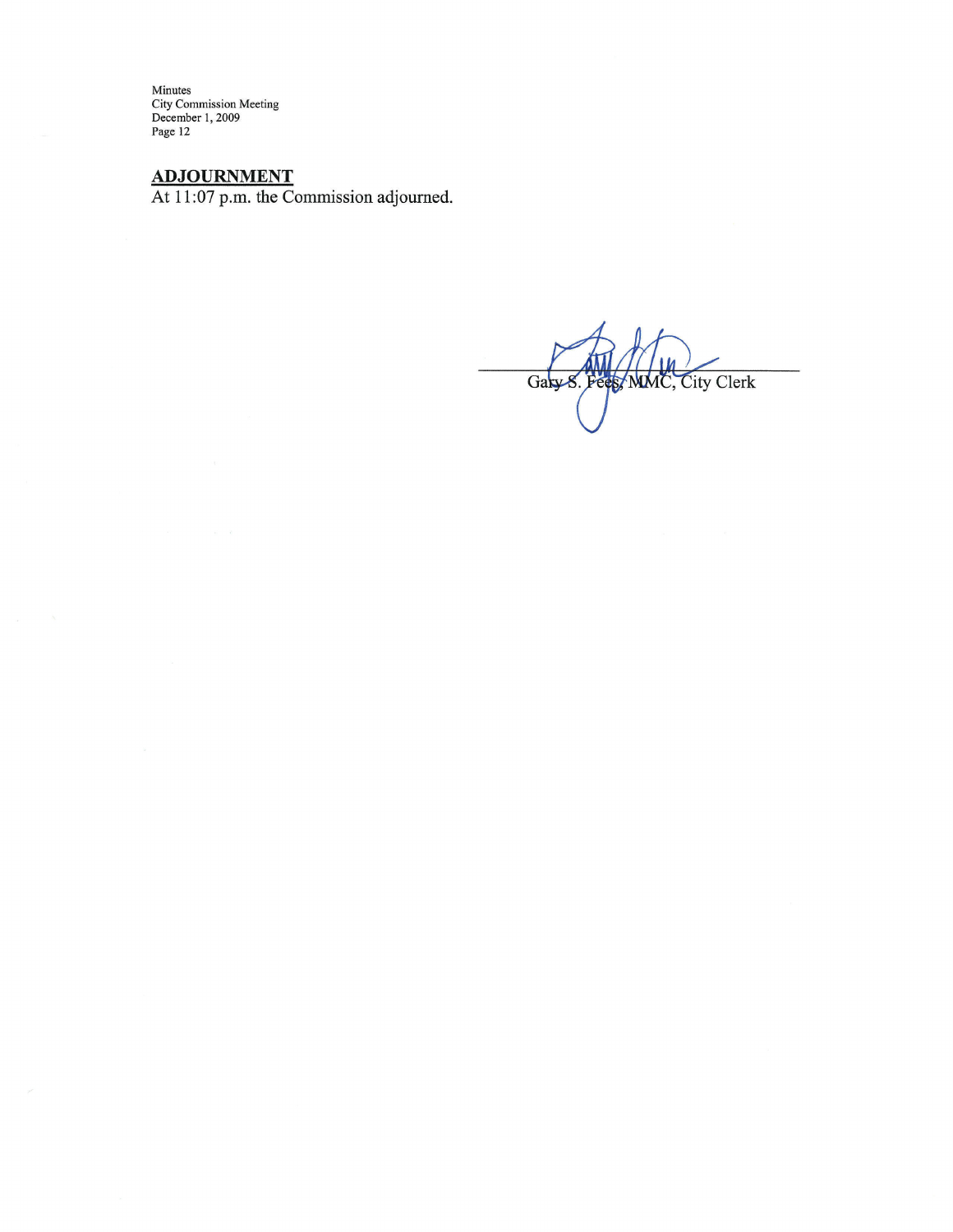#### **STAFF REPORT**

#### **APPLICATION TO REZONE PROPERTY TO PLANNED UNIT DEVELOPMENT DISTRICT**

### **BACKGROUND**

**FROM:** C-4, Central Business District; C-5, Highway Service Commercial District and RDO, Redevelopment District Overlay; and, LM-SC, Light Manufacturing-Service Commercial District.

**TO:** PUD, Commercial Planned Unit Development District.

**OWNERS/APPLICANTS:** City of Manhattan and Dial-Manhattan, LLC. **ADDRESSES:** 1101 Poyntz Avenue, Manhattan, KS, 66502; and 11506 Nicholas #200, Omaha, NE 68154.

**DATE OF PUBLIC NOTICE PUBLICATION:** Monday, October 26, 2009.

**DATE OF PUBLIC HEARING: PLANNING BOARD:** Monday, November 16, 2009.

**CITY COMMISSION:** Tuesday, December 1, 2009.

**LOCATION:** Generally located south of Pierre Street, north of Ft. Riley Boulevard, east of S.  $4<sup>th</sup>$  Street, and west of the K-177 on-ramp.

**AREA:** An approximate 18-acre tract of land consisting of lots in Ward 1, public utility easements and rights-of-ways.

**PROPOSED USES:** The Permitted Uses of the PUD will include all of the Permitted Uses of the C-4, Central Business District, and a City Park, a Conference Center, Parking Garage, and Museum.

The proposed Downtown Entertainment District is, in general, an extension of the Central Business District. The development includes a hotel, conference center, parking garage, museum, park, residential dwelling units, and a broad range of retail and office uses, offstreet parking, landscaping, signage and other improvements.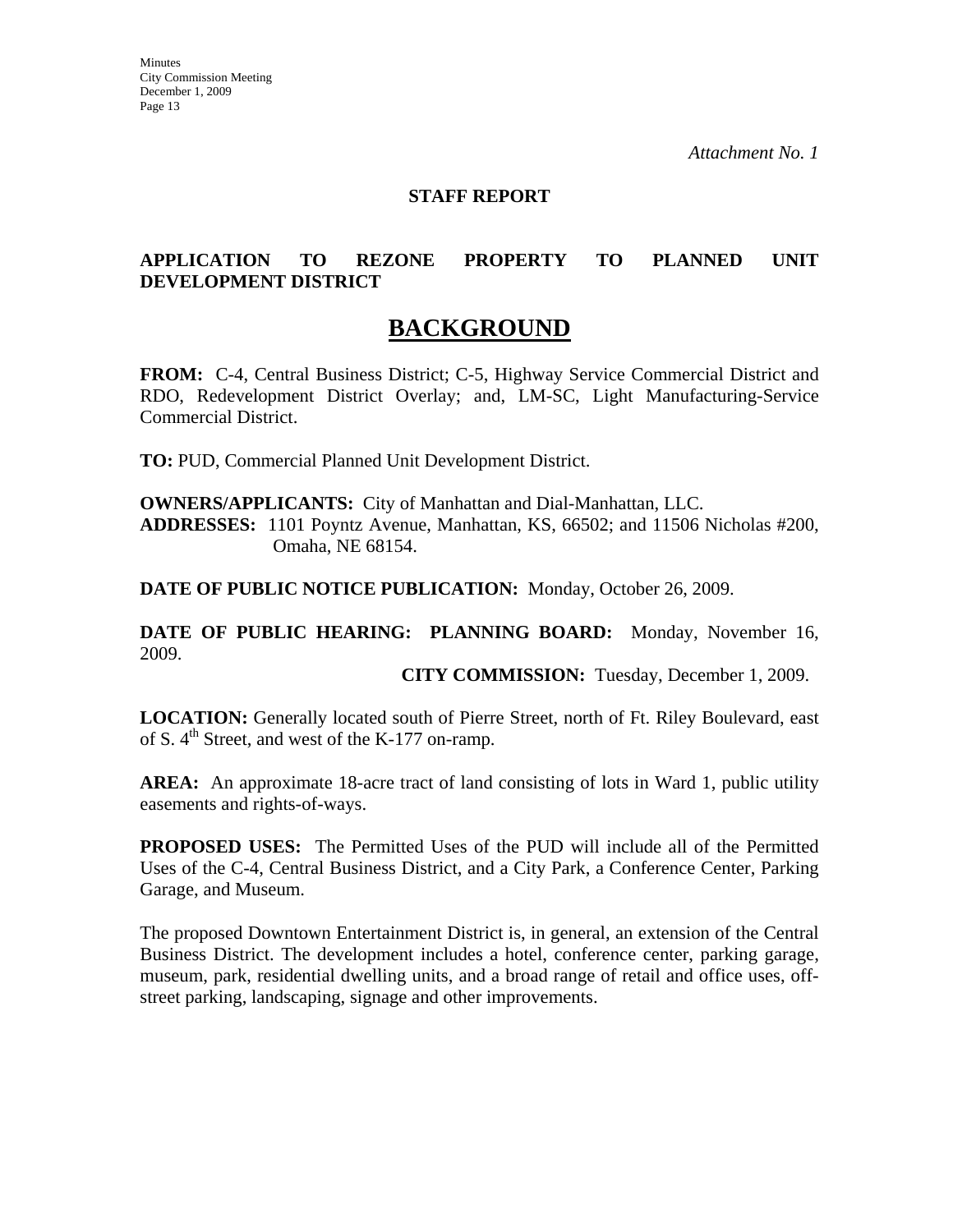The site is within the South Project Area of the Downtown Redevelopment Plan. The Downtown Redevelopment-Entertainment District Design Guidelines apply to the proposed development.

#### **PROPOSED BUILDINGS AND STRUCTURES:**

#### *Note: Public projects are noted in bold italics and are those projects which are under design and review by the City Commission and will be approved by the City Commission.*

**Lot 1:** The proposed approximate 22-foot tall one-story building is located at the southeast corner of the parking garage, facing S.  $3<sup>rd</sup>$  Street and north of Ft. Riley Boulevard. The PUD notes the spaces are for retail. Other permitted uses such as, but not limited to, professional offices might also occupy the spaces. The floor plans indicate three floor spaces totaling approximately 3,275 square feet in area. The exterior building materials are a combination of limestone veneer and brick with large display windows facing streets.

**Lot 2:** *The proposed approximate 55-foot tall four-story parking garage is on the northwest corner of Ft. Riley Boulevard and S. 3rd Street. The structure will provide offstreet parking for 440 vehicles. Entrances and exits are off S. 3rd Street and S. 4th Street. Levels one to three are interior parking with the fourth level open to the sky. Exterior materials are pre-cast concrete with integral color and limestone clad columns. Vegetative screen walls, (wire screens on which vines, for example, are grown) are proposed on the south façade of the structure to buffer the façade along Ft. Riley Boulevard frontage. A bike rack is shown between the garage access off S. 3rd Street and the Conference Center entrance (Sheet L2). The potential for providing bicycle parking in the garage is being investigated.* 

**Lot 3:** *The proposed approximate 34-foot tall Conference Center will be located between the parking garage and hotel with its main entrance off S. 3rd Street and a second entrance off the hotel's parking lot. Meeting room space will accommodate approximately 1,500 people. The floor plans indicate a future expansion space of 13,935 square feet on the west side of the Center. Exterior materials are a glass curtain wall and limestone clad columns with a canopy roof over the entrance.* 

Lot 4: The proposed approximate 46-foot tall four-story hotel is located on S. 3<sup>rd</sup> Street between Colorado Street and the Conference Center. Exterior materials are a combination of brick, limestone veneer and EFIS. The hotel's main entrance is off S.  $3<sup>rd</sup>$  Street with a second entrance off the west side of the hotel adjacent to the hotel's parking lot. A supported entrance canopy extends from the building over the drop-off lane and public right-of-way. Room count is 133 rooms with a future expansion on the north end of the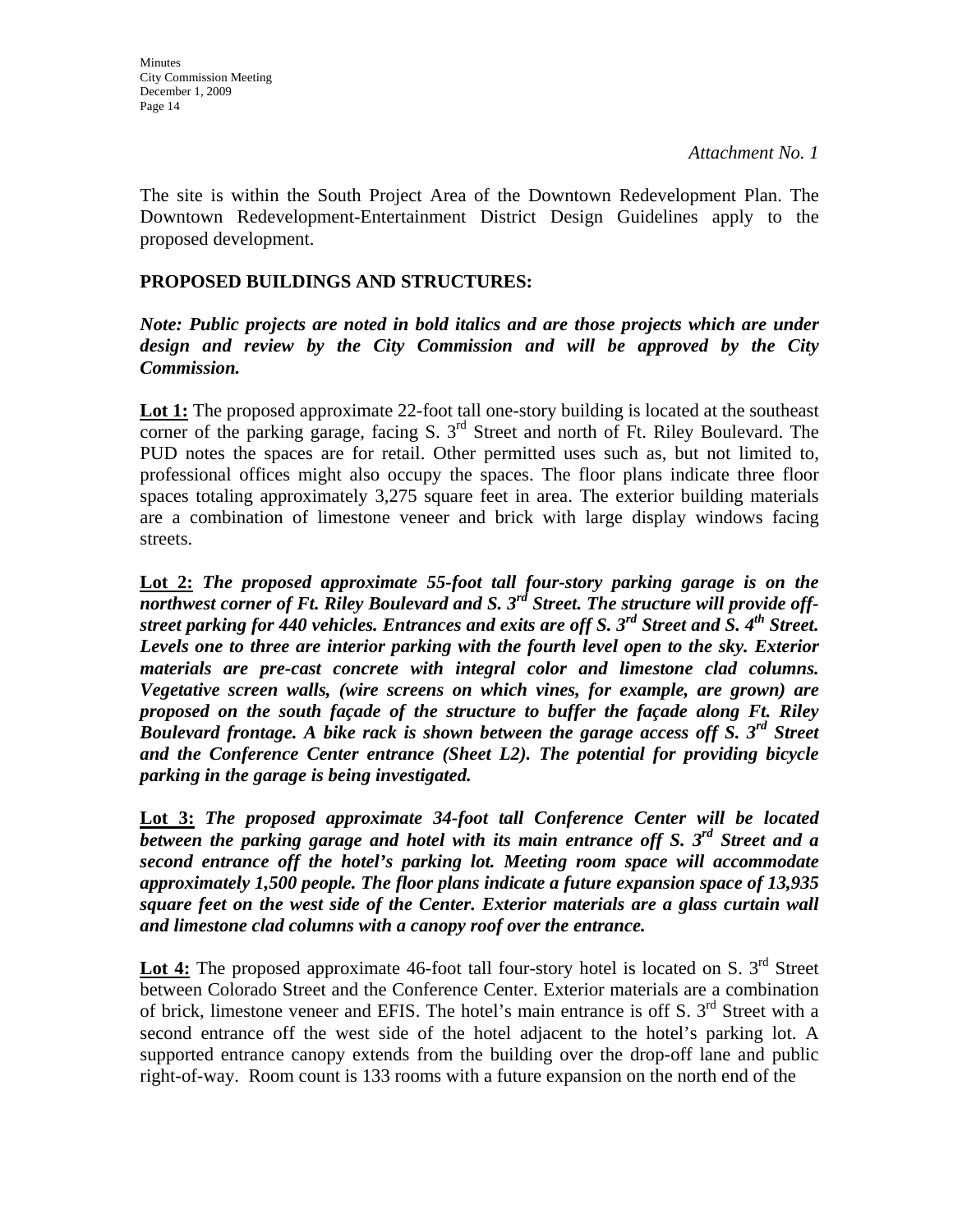*Attachment No. 1* 

hotel for 48  $+/-$  rooms. The hotel floor space also includes a dining room, fitness area, meeting rooms, and administrative and mechanical rooms. The parking lot located to the west of the building with curb cuts off Colorado Street and S.  $4^{\text{th}}$  Street and has 216 offstreet parking spaces. Pedestrian walkways and sidewalks connect to the hotel entrances from all streets.

Lot 5: The proposed approximate 44-foot tall three-story mixed use retail/residential building consists of a first floor space for up to six retailers, or other permitted uses such as, but not limited to, professional offices, with eleven one-bedroom residential units per floor, 22-total, on floors two and three. Exterior materials are brick and limestone. Retail entrances are oriented towards S. 3<sup>rd</sup> Street. Off-street parking is shared with Lot 6 or will utilize on-street parking.

Lot 6: The proposed approximate 32-foot tall two-story retail building consists of space dedicated to retail, or other permitted uses such as, but not limited to, professional offices. An entrance off S.  $3<sup>rd</sup>$  Street leads to two first floor spaces and a stairwell to the second floor. Exterior materials are limestone with storefront display window space the exclusive material on the second floor S.  $3<sup>rd</sup>$  Street facade. Twenty-four off-street parking spaces are to the east of the building with access from Pierre Street or Colorado Street.

**Lot 7:** *A proposed parking lot for the Discovery Center. The parking lot may coordinate with the City Park and Lot 9. The parking lot is access from Colorado Street and may connect with Lot 9.* 

**Lot 8:** *An approximate 63,989 square tract, which will be a City Park. A conceptual plan for the Park is ongoing, which will be approved by the City Commission. The conceptual plan is labeled Conceptual Landscape Site Plan (Street and City Park). (In addition, street, landscape and amenities within the rezoning site are shown on the plan.)*

**Lot 9:** Future amendment.

**Lot 10:** *The proposed Flint Hills Discovery Center is south of Pierre Street, on the northeast corner of S. 3rd Street and Colorado Street. The entrance/lobby faces the intersection and is a 64-foot tall prefinished aluminum curtainwall (glass) system. Exterior walls are shown as limestone. The lobby provides access to exhibits, galleries, a gift shop, a café, administrative and mechanical spaces. (Additional information about the Discovery Center is described in the attached Flint Hills Discovery Center Comprehensive Master Plan.)*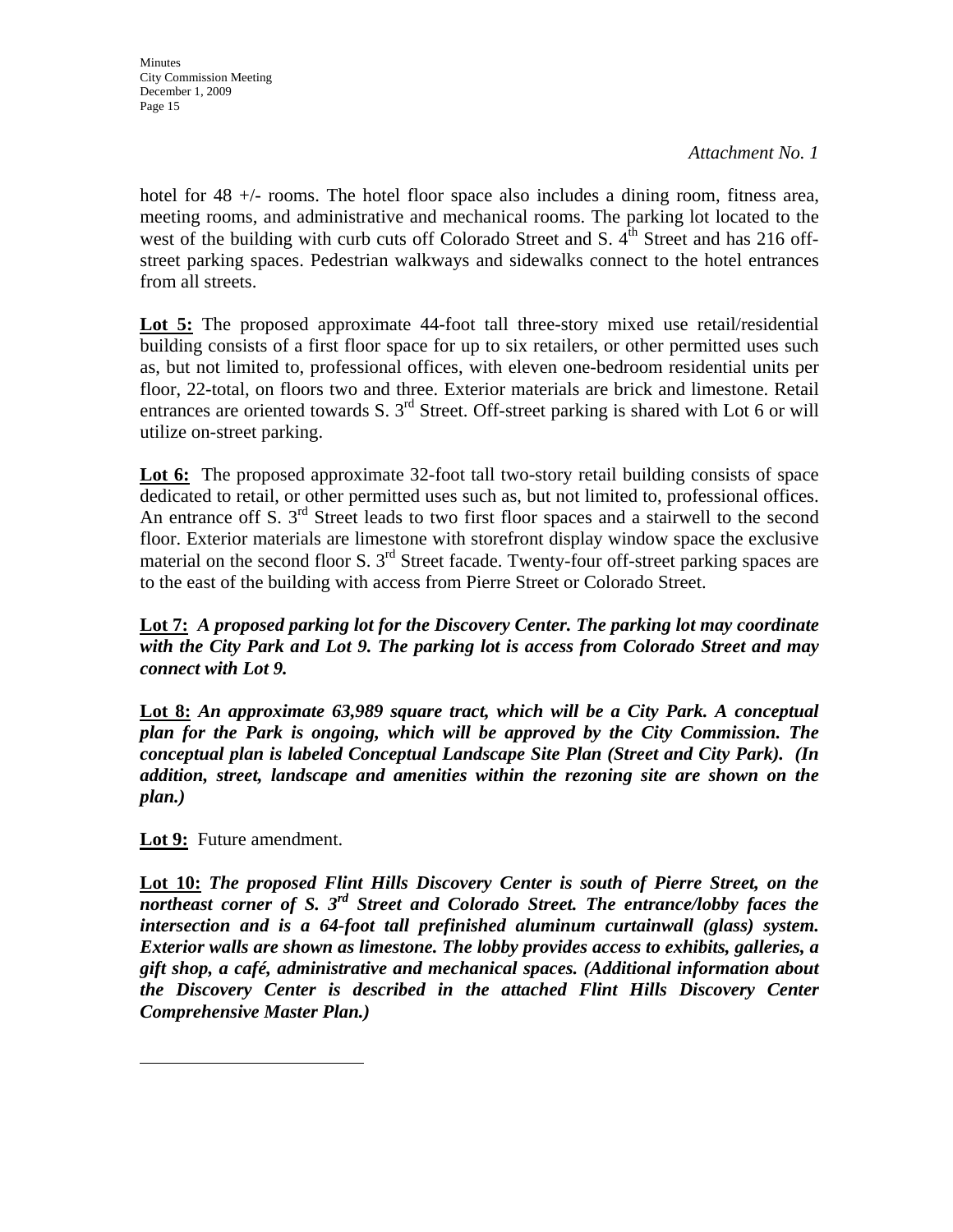#### Construction Phasing

Proposed phasing is based on the descriptions set out on Sheet C6, beginning in early Spring 2010 thru Summer 2012).

In general, phasing consists of:

3<sup>rd</sup> Street (Summer 2010 to Spring 2011);

Colorado Street (Early Spring 2010 to Summer 2010);

3<sup>rd</sup> Street and Pierre Reconstruction (Spring 2010 to Spring 2011);

Hotel/Conference Center/Parking Garage (Spring 2010 to Summer 2011);

City Park (Spring 2011 to Fall 2011);

Discovery Center and Parking Lot (Fall 2010 to Summer 2012); and,

4<sup>th</sup> Street Mixed Use Buildings (Spring 2011 to Fall 2011).

#### Design Guidelines for Downtown Redevelopment

The Design Guidelines for Downtown Redevelopment set out policy, intent, and conditions; site guidelines; building guidelines; supplemental guidelines for large format retail design and small scale residential guidelines; and, checklists for site and building guidelines. The Guidelines are not regulations. The Guidelines are for developers, architects, owners and decision makers for reviewing and evaluating proposals and design quality. Exceptions to the Guidelines may be considered if the overall intent of the Guidelines has been met.

A letter from Patrick Schaub, AIA, Bowman Bowman Novick Inc., dated November 12, 2009, separates the rezoning site into the various lots and notes suggested changes to conform to the Design Guideline requirements.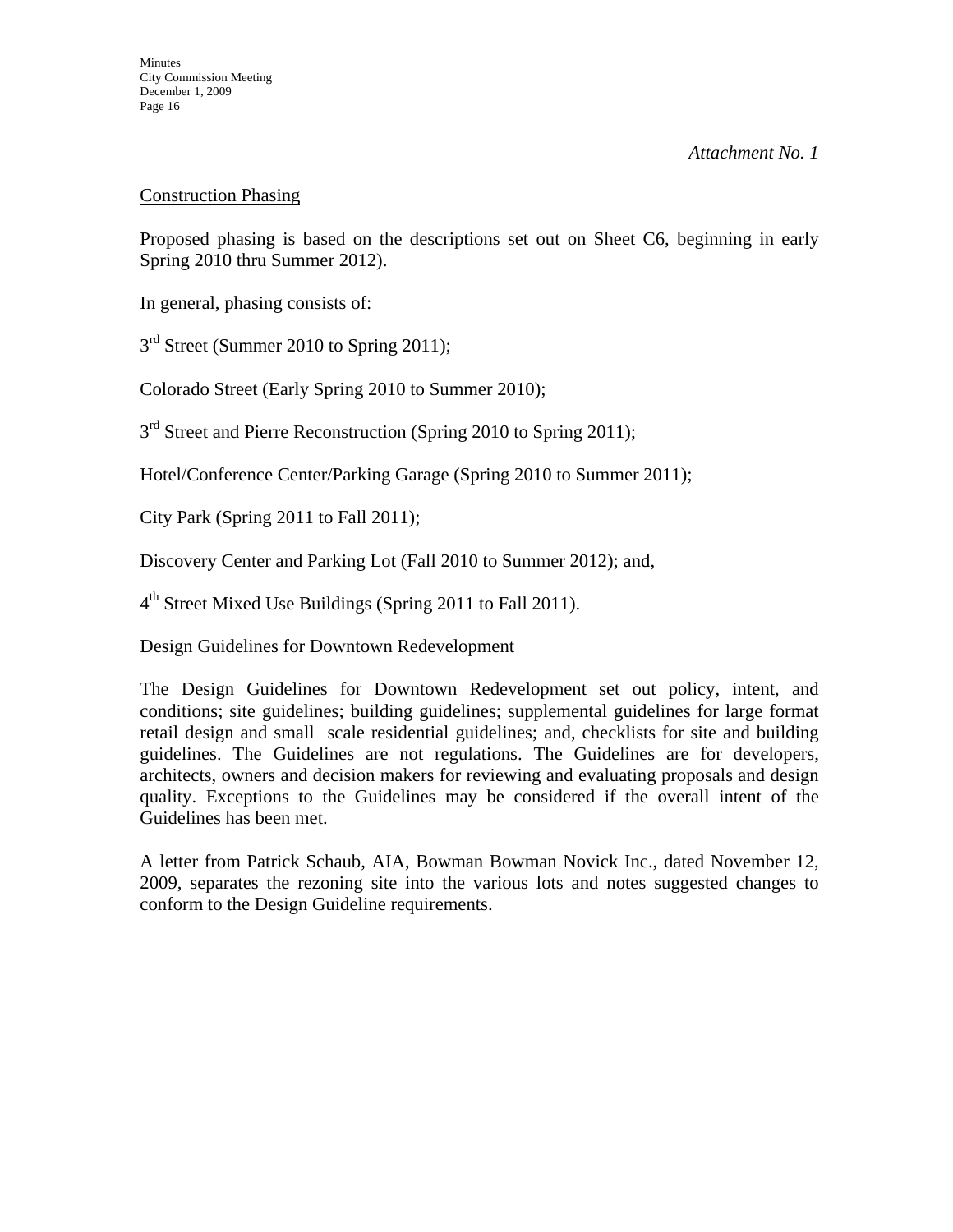#### **PROPOSED LOT COVERAGE**

| <u>Use</u>                | <b>Square Feet (sf)</b> | <b>Percentage</b> |
|---------------------------|-------------------------|-------------------|
| <b>Buildings</b>          | 132,743 sf              | 17.2%             |
| Parking and Driving Lanes | 149,334 sf              | 19.4%             |
| <b>Streets</b>            | 63,992 sf               | 8.3%              |
| Green Space               | 423,967 sf              | 55.1%             |

#### **PROPOSED SIGNS**

All buildings will use illuminated wall signs and dimensions are shown on building facades. . No other type of signage is proposed. Signs are located over building entrances or on wall space, as depicted on elevation drawings. Signs must conform to the Design Guidelines and, in general, to the requirements of the C-4, Central Business District.

**PROPOSED LIGHTING:** Specific lighting will be provided with each Final Development Plan. All lights must downcast and shaded, full cut-off except for those lights used for building accent. The hotel's parking lot light poles are primarily 12-foot pedestrian scale lights. Four, 25-foot tall parking lot lights are also proposed. Building lights are decorative exterior lights. Light poles will be located in the open fourth level parking garage space.

### **REVIEW CRITERIA FOR PLANNED UNIT DEVELOPMENTS**

**1. LANDSCAPING:** The proposed landscape plan depicts a variety of shade and ornamental trees, evergreen trees, shrubs, foundation plantings, parking lot landscaping, screening, and ground cover throughout the site, with some sites conceptual or to be determined with a Final Development Plan or a future amendment. As provided, the landscaping plan conforms to the requirements of the Design Guidelines. Underground irrigation is proposed to maintain the landscaping, which will be maintained by the owner. Perimeter landscape trees for the hotel's parking lot along S. 4<sup>th</sup> Street and Colorado Street will likely be deleted, or modified, with the Final Development Plan to insure coordination of street trees along the parking lot street frontages.

**2. SCREENING:** The hotel's trash container/mechanical areas will be within a completely enclosed masonry enclosure with door as will the Discovery Center's trash area. The mixed use site, Lots 5-6, will provide a screened trash enclosure with more details with the Final Development Plan.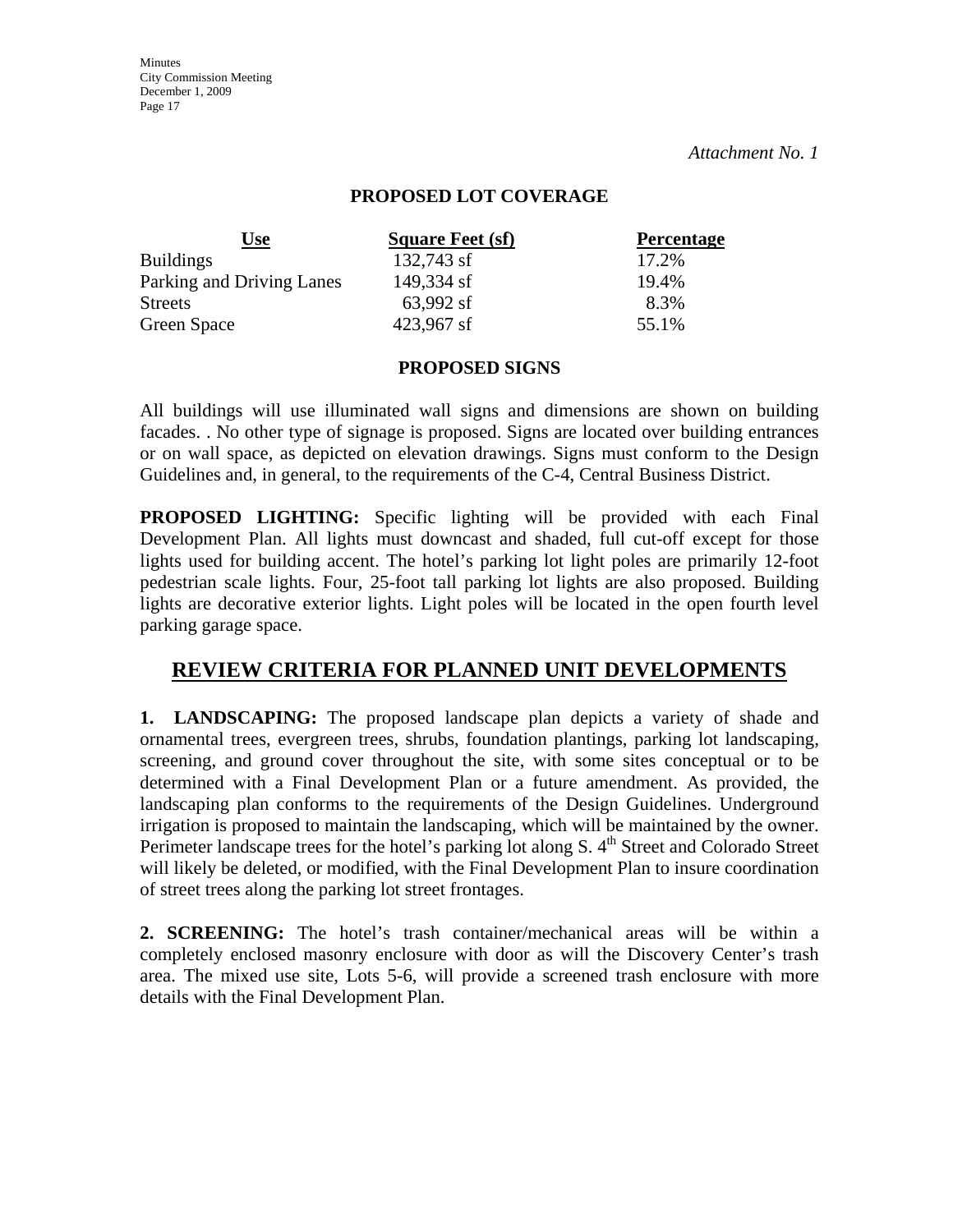In addition, the hotel's parking lot will be buffered with a landscape hedge along street frontages. The dense hedge row must be planted at minimum 30-inches in height at the time of planting to screen headlights from streets and adjacent properties.

**3. DRAINAGE:** The site is proposed to drain to the south to the Kansas River through storm inlets and expanded storm sewer pipe improvements. Adequate inlets and improvements will be provided to assure the drainage system is functional. comprehensive drainage plan, the Downtown Entertainment District Drainage Impact Study, submitted by HWS for the project area is attached. The Study outlines the improvements. The drainage system has been reviewed and accepted by the City Engineer (*see attached memo from the City Engineer*).

### **4. CIRCULATION:**

#### Public Access

The proposed internal circulation plan provides for safe, convenient and efficient movement of goods, motorists, and pedestrians. Conflicts between motorists, bicyclists and pedestrians should be minimized. The site will be accessed from the surrounding street system. Internal public streets will provide access to all lots in the PUD. Sidewalks are proposed throughout the site, as well as along Ft. Riley Boulevard. Sidewalk connections are proposed to connect with the Union Pacific Depot. Street improvements are proposed on adjoining streets, to include turning lanes and signals, as well as streetscape improvements on internal PUD streets, which are under a design and review process being conducted by the City Commission.

S. 4<sup>th</sup> Street is noted as a proposed bike route in the Bicycle Master Plan. There has been some discussion by the Bicycle Advisory Committee that the route be moved to S.  $5<sup>th</sup>$ Street. Coordination of bike traffic to the PUD from the bike route should be incorporated in the public improvement review, which is underway.

George Butler and Associates provided a memorandum dated October 28, 2005 of traffic analyses for the entire North and South Project Area (attachment), which indicates nominal impact on the surrounding transportation network as a result of the proposed rezoning. An Update to South Redevelopment Traffic Study from HWS dated October 22, 2009 (attached) reflects changes to land use considered with the GBA memorandum. No significant differences have occurred since 2005 and the GBA memorandum is still applicable. The City Engineer has reviewed and accepted the analysis, with comments about future street improvement projects and their timing (*attachment*).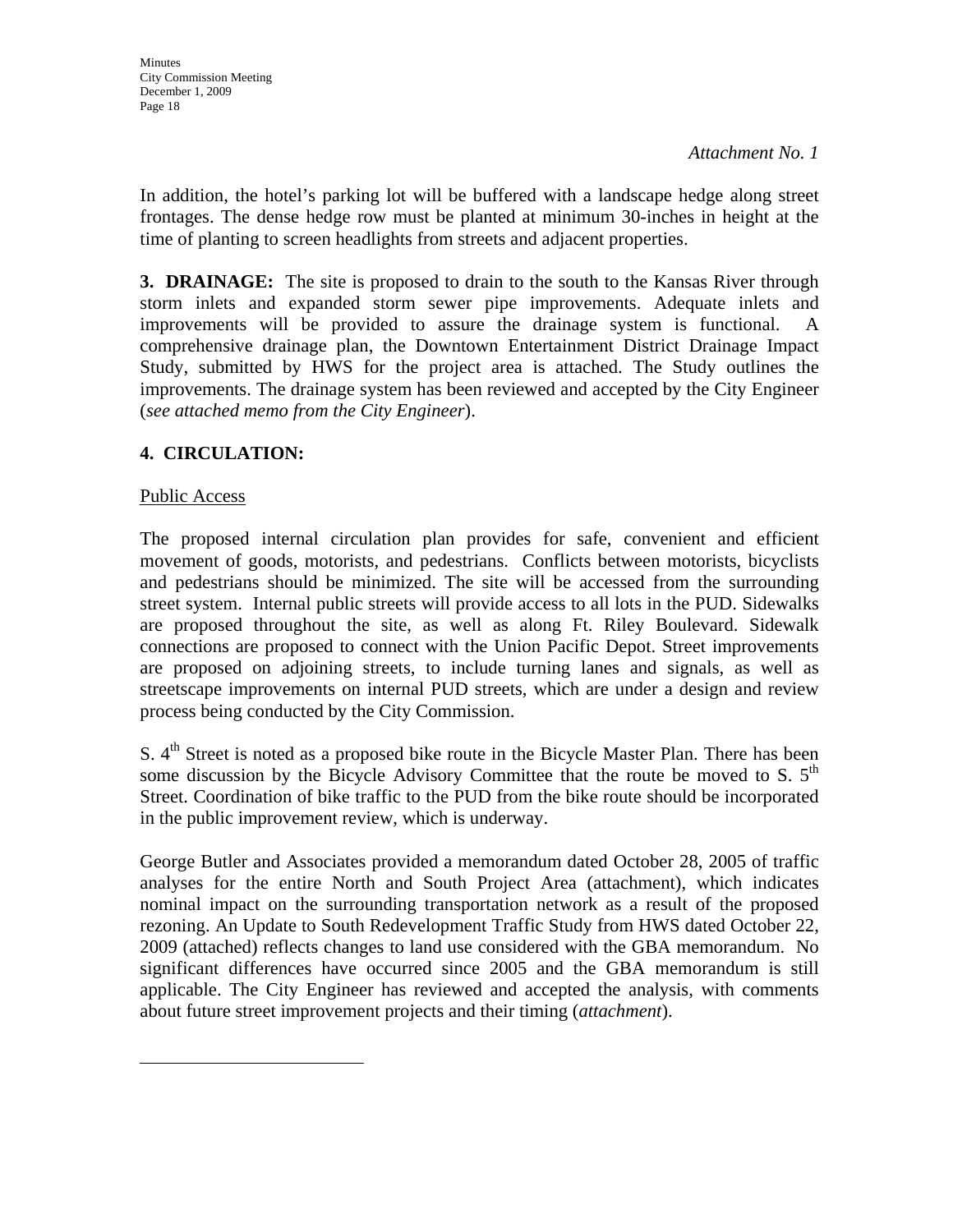#### **Off-Street Parking**

Off-street parking should be adequate. The off-street parking requirements of the Manhattan Zoning Regulations do not require off-street parking for any use in the C-4 District. The proposed PUD is, in general, an extension of the C-4 District. Regardless, the proposed total number of off-street parking throughout the entire site is 761 off-street parking spaces, which consists of 739 off-street parking spaces and 22 ADA parking spaces. The total includes parking garage spaces, parking for the hotel, mixed use buildings, and Discovery Center. The total generally reflects a shared condition, particularly between the Conference Center and hotel. The Discovery Center's parking numbers may increase with coordination of Lot 9 when it develops.

The mixed use buildings on Lot 5 and Lot 6 may require on street parking on S. 3rd Street and Colorado Street to meet a part of their demand, which is consistent with the intent of the PUD.

**5. OPEN SPACE AND COMMON AREA:** Approximately 55% of the site is green space.

**6. CHARACTER OF THE NEIGHBORHOOD:** The site is within a predominately commercial service/retail area. Major street corridors adjoin the site on the east and south by Ft. Riley Boulevard. Further south are commercial and industrial uses. Industrial uses within the site no longer exist. On the west is S. 4th Street with a mix or single-family, two-family, multiple-family, service commercial and retail uses further to the west of the site. To the north are Pierre Street and a mix of uses including a hotel, Manhattan Town Center and the Central Business District.

### **MATTERS TO BE CONSIDERED WHEN CHANGING ZONING DISTRICTS**

**1. EXISTING USE:** An approximate 18-acre tract of land, which has been cleared of existing structures.

**2. PHYSICAL AND ENVIRONMENTAL CHARACTERISTICS:** Generally flat with existing drainage to the east and south to storm sewer inlets. The site is located in a 500 Year Flood Plain and is not subject to flood plain development regulations.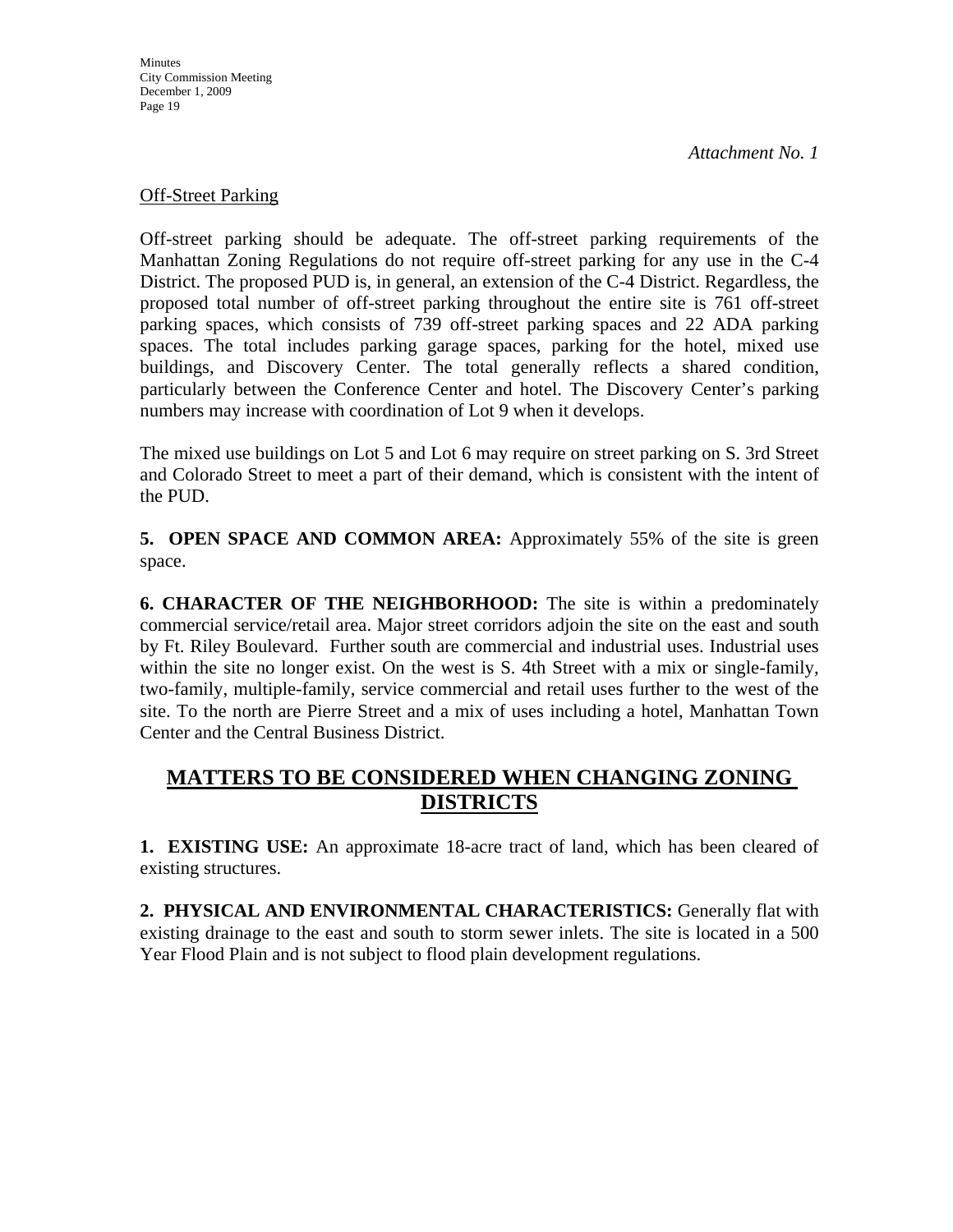#### **3. SURROUNDING LAND USE AND ZONING:**

**(a.) NORTH:** Hotel, Pierre Street, Manhattan Town Center, Central Business District; C-4 District and C-5/RDO.

**(b.) SOUTH:** Ft. Riley Boulevard, service commercial and industrial uses; LM-SC District.

**(c.) EAST:** Union Pacific Depot, Ft. Riley Boulevard (K-18 Highway), K-177 on and offramps, and Linear Park; LM-SC District.

**(d.) WEST:** South 4<sup>th</sup> Street, multiple-family, single and two-family, service commercial; LM-SC, R-M, Four Family Residential District, Planned Unit Development District; and, C-4 District.

**4. CHARACTER OF THE NEIGHBORHOOD:** See above under Review Criteria for Planned Unit Development, number 6.

**5. SUITABILITY OF SITE FOR USES UNDER CURRENT ZONING:** The site has been cleared of all existing structures. In general, the approximate 18-acre site is suitable for the uses, permitted and conditional, in the current zoning districts.

**6. COMPATIBILITY OF PROPOSED DISTRICT WITH NEARBY PROPERTIES AND EXTENT TO WHICH IT MAY HAVE DETRIMENTAL AFFECTS:** The proposed PUD will consist of all of the permitted uses of the C-4 District, a Parking Garage, Museum, City Park, and Conference Center, all of which is designed and located to be compatible with nearby properties. Expected increases in traffic, light, and noise will be consistent with the predominately commercial character of the neighborhood. Residential properties near the site are a smaller part of the neighborhood. Minimal impacts on adjacent properties are anticipated and no detrimental affects are expected. The proposed uses in the PUD are generally consistent with the manner in which the site could currently be developed, which is a combination of commercial, residential, due to the RDO, and light industrial uses. Adequate off-street parking, landscaping, screening, lighting, storm water drainage improvements, and pedestrian and vehicular circulation improvements are provided, which mitigate impacts on surrounding properties.

Historic properties potentially impacted by the proposed project include the Union Pacific Depot, 120 Ft. Riley Boulevard, Downtown Manhattan Historic District, and Houston and Pierre Streets Residential Historic District. The Manhattan Historic Resources Board reviewed the proposed project at its meeting on October 26, 2009 and found that the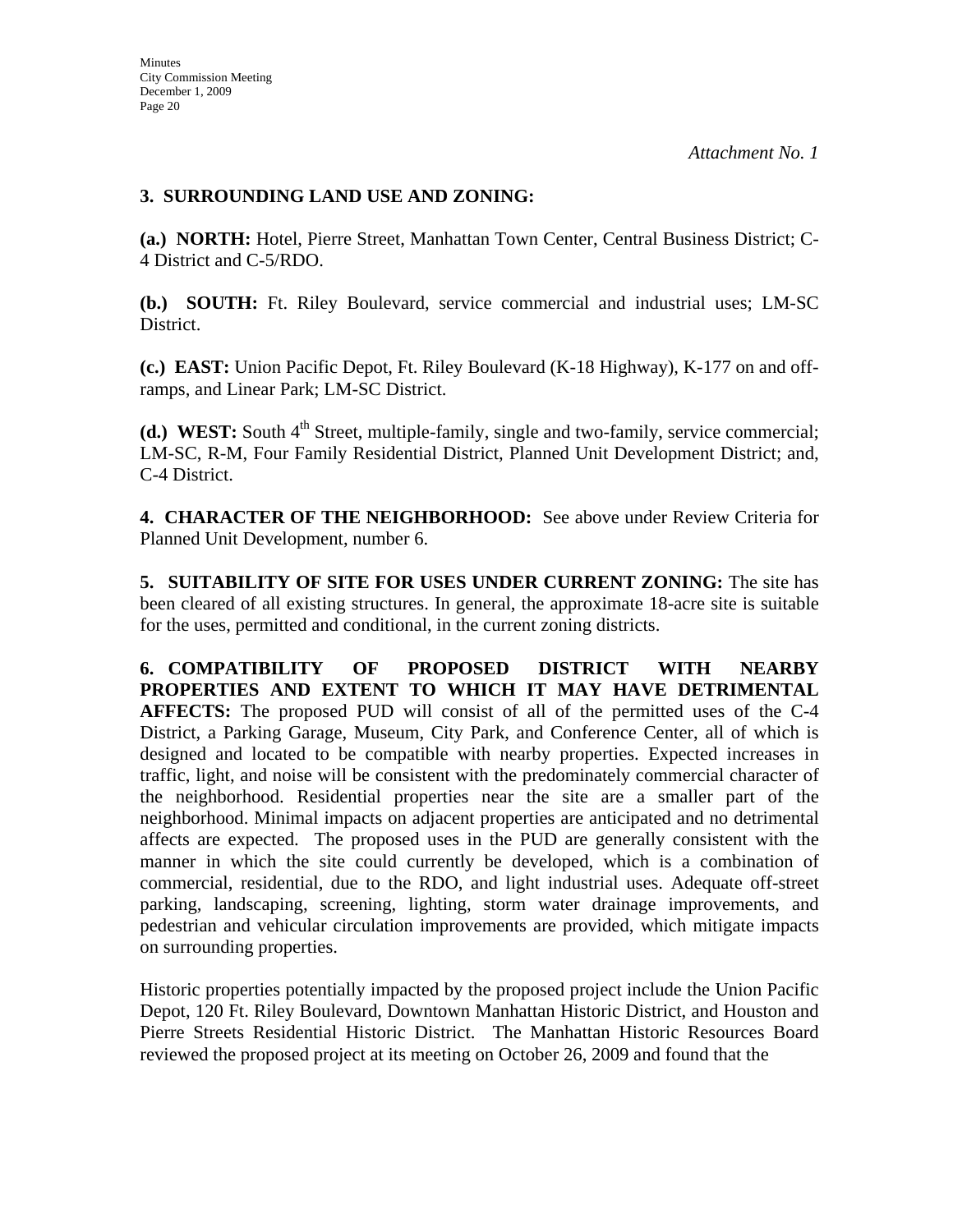*Attachment No. 1* 

proposed project, "Meets the *Standards and Guidelines for Evaluating the Effect of Projects on Environs* and will not encroach upon, damage or destroy and listed historic property or its environs" (attached letter dated October 28, 2009 from Cameron Moeller, Planner II, Staff Liaison for the Manhattan Historic Resources Board to Jennie A. Chinn, Executive Director/State Historic Preservation Officer (SHPO).) The SHPO (letter attached dated November 2, 2009) reviewed the materials associated with the project in accordance with the state preservation statute. The letter states that, "The SHPO has determined the proposed project will not encroach upon, damage, or destroy any listed historic property or its environs. As far as this office is concerned, the project may proceed." No detrimental affects on historic properties are expected based on local and state review of the proposed rezoning.

**7. CONFORMANCE WITH COMPREHENSIVE PLAN:** The Manhattan Urban Area Comprehensive Plan shows the site as Central Core District (CCD), which is a special purpose designation for the Downtown Core. The rezoning site is also designated as a primary redevelopment area for expansion of the Central Business District, in Downtown Tomorrow – A Redevelopment Plan for Downtown Manhattan, Kansas, adopted in May 2000.

The proposed rezoning conforms to the Comprehensive Plan.

**8. ZONING HISTORY AND LENGTH OF TIME VACANT AS ZONED:** Historically the site has been zoned for industrial use. The majority of the site was zoned for heavy industrial uses through 1981. A portion of the site was zoned to C-4 and C-5 District in 1969. The RDO was added to the C-5 portion in 1981 to accommodate relocation of uses from the C-4 District as a result of the Manhattan Town Center development. The remaining I-4, Heavy Industrial District was rezoned to LM-SC in 1988.

Existing structures have been removed or demolished within the past several months.

**9. CONSISTENCY WITH INTENT AND PURPOSE OF THE ZONING ORDINANCE:** The intent and purpose of the Zoning Regulations is to protect the public health, safety, and general welfare; regulate the use of land and buildings within zoning districts to assure compatibility; and to protect property values. The proposed PUD is located in the R and R-1 Districts.

Land use and structures within a Planned Unit Development District which, when approved by the Planning Board and Governing Body, may differ in one or more respects from the regulations that are applicable in any other zoning district. The objectives of a Planned Unit Development District shall be to promote progressive development of land and construction by encouraging Planned Unit Developments (PUD's) to achieve: a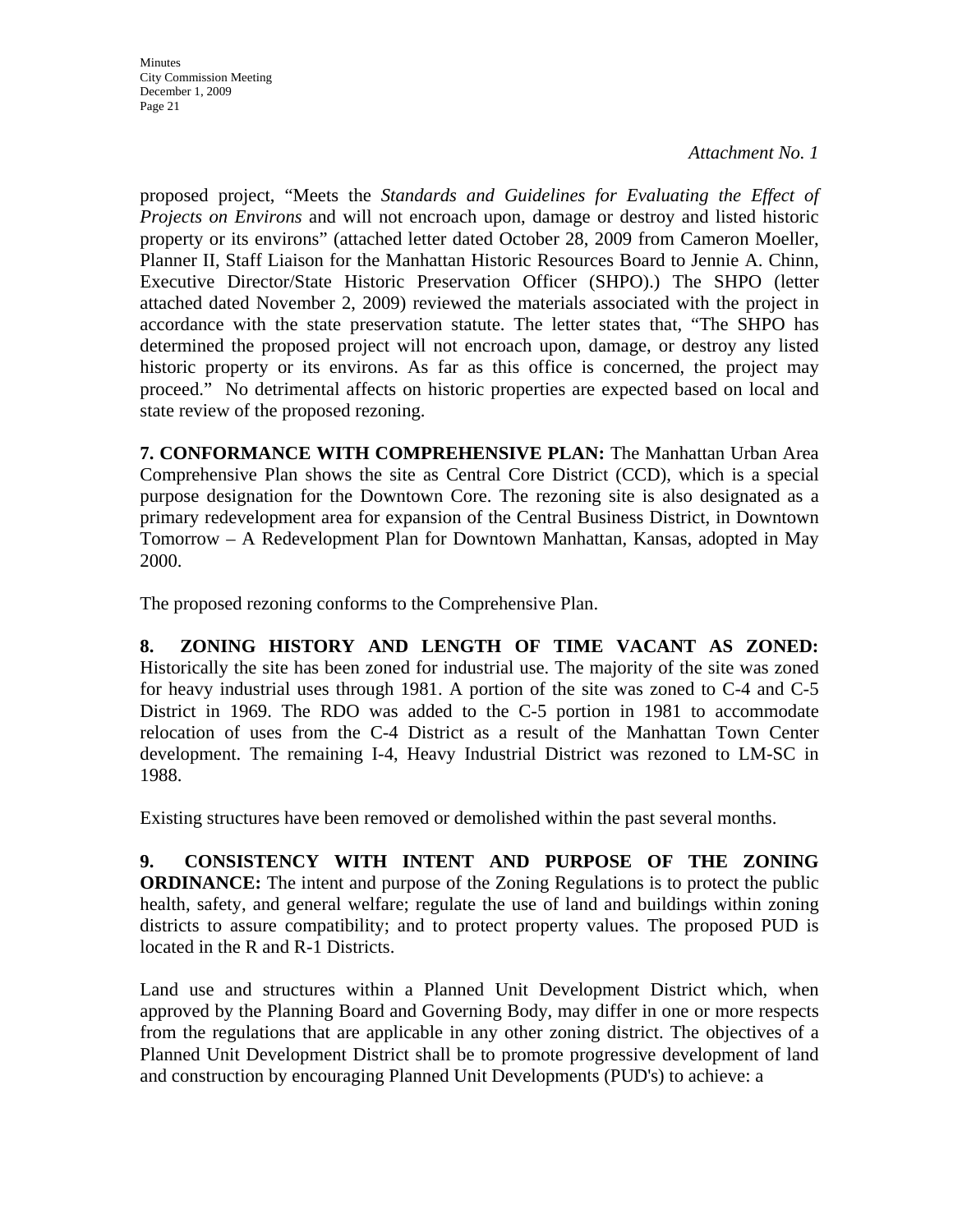#### *Attachment No. 1*

maximum choice of living environments by allowing a variety of housing and building types; a more useful pattern of open space and recreation areas and, if permitted as part of the project, more convenience in the location of commercial uses and services; a development pattern which preserves and utilizes natural topography and geologic features, scenic vistas, trees and other vegetation, and prevents the disruption of natural drainage patterns; a more efficient use of land than is generally achieved through conventional development; a development pattern in harmony with land use density, transportation facilities, and community facilities; an environment which provides safe, clean, convenient and necessary residential, commercial, and industrial facilities which will afford greater opportunities for better housing, recreation, shops and industrial plants for all citizens of the community; a development plan which suits the specific needs of the site and takes into account the unique conditions of the property which may require changes of conventional bulk regulations, lot layout, or density; or results in a project that provides greater public benefit than would be provided under conventional zoning; and, a mixture of compatible uses which might not otherwise be permitted in a single district, or which may restrict the range of land uses more than in a single district.

#### Underlying Zoning Districts

The underlying C-4, C-5 and RDO, and LM-SC Districts are a mixture of central business district retail, highway service commercial district and light-industrial. Setbacks, lot size and bulk regulations vary between the zoning districts.

#### Proposed PUD

Based on the proposed site plan, the Downtown Entertainment District is an appropriate use of the site and consistent with the intent and purpose of the Manhattan Zoning Regulations, subject to the conditions of approval. Proposed lot and bulk regulations within the proposed PUD are consistent with its intent to extend the Central Business District to the south. A Use Limitation of the C-4 District allows canopies, marquees and awnings to extend over the right-of-way. The hotel's canopy, which extends over S.  $3<sup>rd</sup>$ Street right-of-way, shall be permitted subject to the Uniform Building Code, as adopted by the City of Manhattan.

**10. RELATIVE GAIN TO THE PUBLIC HEALTH, SAFETY AND WELFARE THAT DENIAL OF THE REQUEST WOULD ACCOMPLISH, COMPARED WITH THE HARDSHIP IMPOSED UPON THE INDIVIDUAL OWNER:** There appears to be no relative gain to the public that denial would accomplish. Minimal impact on the public is expected as a result of traffic and storm water. Transportation and storm water proposals are consistent with the policies of the City. In addition, significant public investment has occurred in the project area. There may be a hardship on the owner if the rezoning is denied because no public adverse impacts are expected.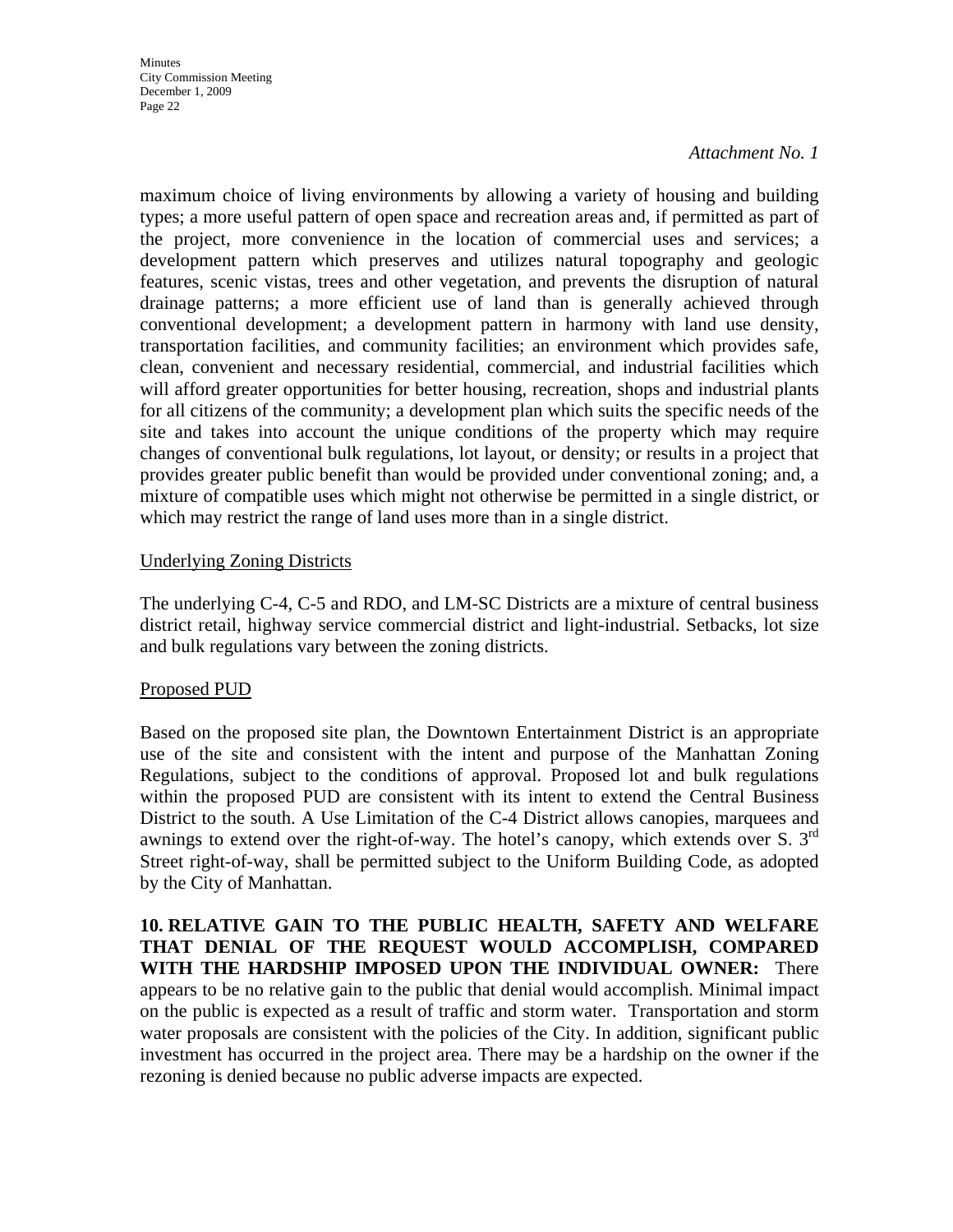*Attachment No. 1* 

#### Financial Impact

The preliminary PUD is critical to moving forward with a site plan and the issuance of STAR bonds. The general make-up of use within the South District is consistent with the STAR bond application and approval by the State of Kansas. The Discovery Center is the catalyst for the State's commitment to assist in the financing. The State of Kansas has also recognized the City's approval of a Redevelopment Plan for the South, which is consistent with the preliminary PUD application. The City also needs to recognize the private investment necessary to leverage the State's investment of \$50M in STAR bonds. The City and developer are required to match the \$50M in STAR bonds with \$58 M in private/public investment. The hotel, conference center, parking garage and public infrastructure are key financial commitments necessary to leverage the State's investment in the South STAR bond district.

#### Timeline:

November 15, 2005, City Commission adopted Ordinance No. 6512, established the TIF District.

November 27, 2006, the Kansas Secretary of Commerce approved the STAR bond application.

December 28, 2006 the Kansas Secretary of Commerce approved the issuance of up to \$50,000,000 in STAR bonds.

March 15, 2007, the City Commission adopted Ordinance No. 6612, adopting the South Redevelopment Plan

June 2007, City Commission acquired five properties by condemnation within the South District.

January 2008, City Commission acquired the remaining properties within the South District.

January 2008, City Commission financed \$15.5M in acquisition with Key Bank for the South District properties.

**11. ADEQUACY OF PUBLIC FACILITIES AND SERVICES:** Adequate public streets, sanitary sewer and storm sewer, fire hydrants, streets, and sidewalks will be provided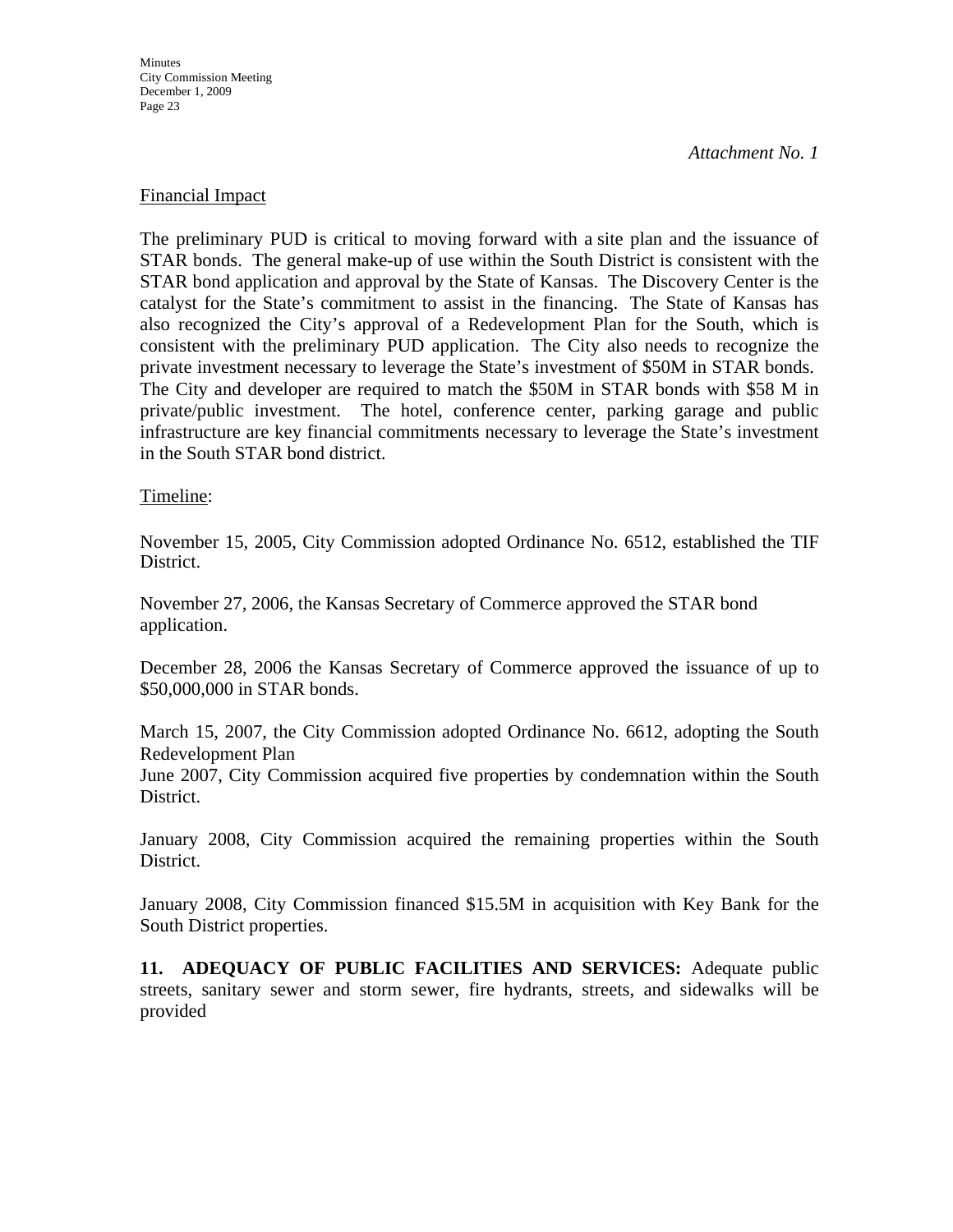#### **12. OTHER APPLICABLE FACTORS:** None.

**13. STAFF COMMENTS AND RECOMMENDATION:** City Administration recommends approval of the proposed rezoning of the Downtown Entertainment District PUD, from C-4, Central Business District; C-5, Highway Service Commercial District and RDO, Redevelopment District Overlay; and, LM-SC, Light Manufacturing-Service Commercial District, to PUD, Commercial Planned Unit Development District, with the following conditions:

- 1. Permitted uses shall include all of the Permitted Uses of the C-4, Central Business District, City Park, Museum, Conference Center, and Parking Garage.
- 2. Landscaping and irrigation shall be provided pursuant to a Landscaping Performance Agreement between the City and the owner, which shall be entered into prior to issuance of a building permit. Except that, if the City is also the owner of the property, landscaping and irrigation shall be provided in compliance with the process established by the governing body to develop the property.
- 3. All landscaping and irrigation shall be maintained in good condition.
- 4. Signage shall be provided as proposed in the application documents, and shall allow for exempt signage described in Article VI, Section 6-104  $(A)(1), (2), (4), (5), (7)$  and (8); and Section 6-104 (B)(2), of the Manhattan Zoning Regulations.
- 5. Signage for Lot 5 and Lot 6 shall conform to the requirements of the C-4, Central Business District of the Manhattan Zoning Regulations.
- 6. The hotel's canopy, which extends over  $\overline{S}$ . 3<sup>rd</sup> Street right-of-way, shall be permitted subject to the Uniform Building Code, as adopted by the City of Manhattan.
- 7. A dense hedge row shall be planted at a minimum height of 30-inches at the time of planting along the hotel's  $\overline{S}$ .  $4^{\text{th}}$  Street and Colorado Street parking lot frontages.

### **ALTERNATIVES:**

1. Recommend approval of the proposed rezoning of the Downtown Entertainment District PUD, from C-4, Central Business District; C-5, Highway Service Commercial District and RDO, Redevelopment District Overlay; and, LM-SC, Light Manufacturing-Service Commercial District, to PUD, Commercial Planned Unit Development District, stating the basis for such recommendation, with the conditions listed in the Staff Report.